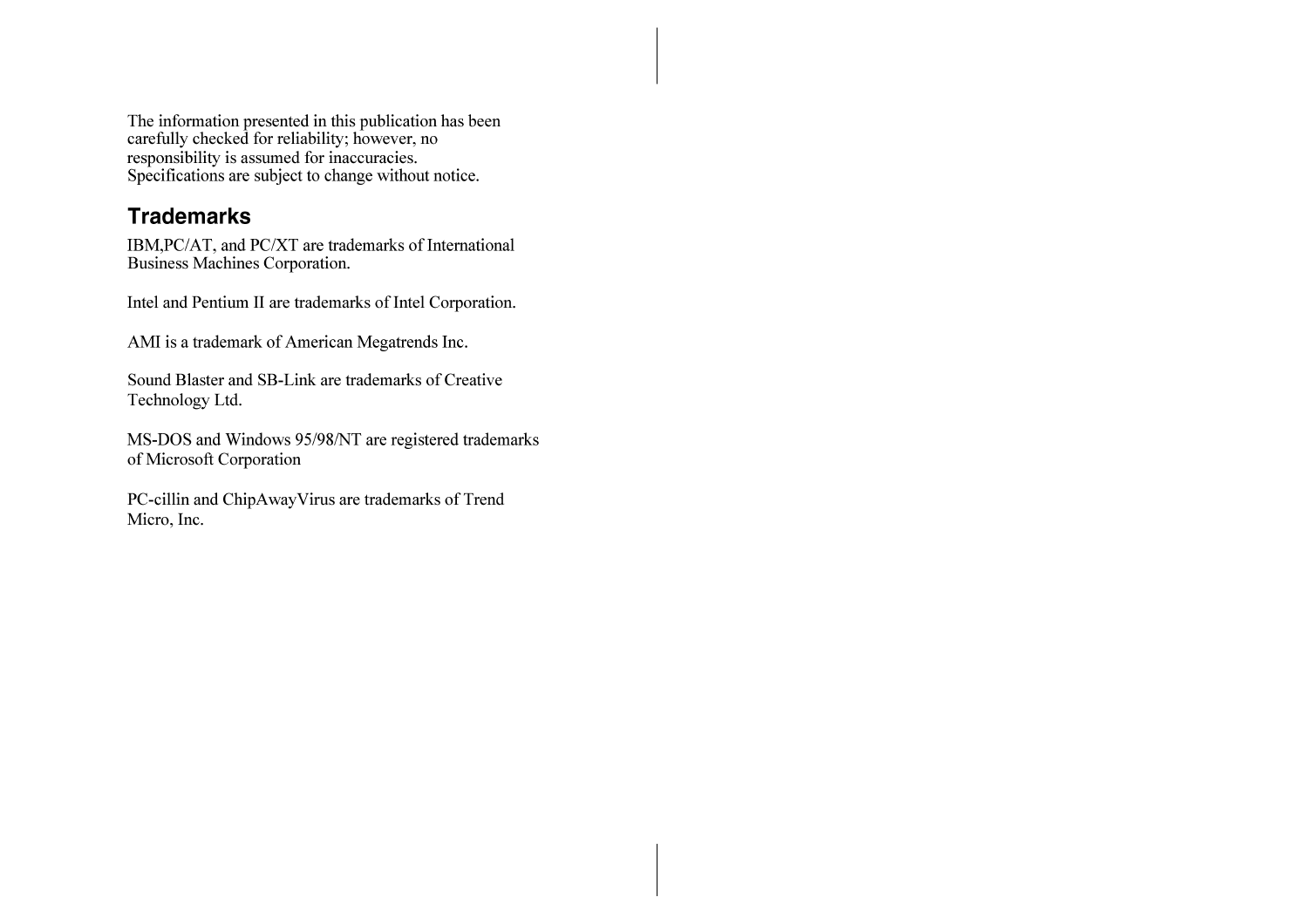# ii<br>Contents

| ${\bf Chapter 1: Introduction.}.\label{prop:non-1}$    |
|--------------------------------------------------------|
|                                                        |
|                                                        |
|                                                        |
|                                                        |
|                                                        |
|                                                        |
|                                                        |
|                                                        |
|                                                        |
|                                                        |
|                                                        |
|                                                        |
| J4(21,22) - Power Button & Suspend Switch Connector 11 |
|                                                        |
|                                                        |
|                                                        |
|                                                        |
|                                                        |
|                                                        |
|                                                        |
| J4(2,4,6,8,10) - Keylock & Power LED Connector 13      |
|                                                        |
|                                                        |
|                                                        |
|                                                        |
|                                                        |
| CD1/CD2 - Analog Audio for Panasonic/Sony 14           |
|                                                        |
|                                                        |
|                                                        |
|                                                        |
|                                                        |
|                                                        |
|                                                        |
|                                                        |
|                                                        |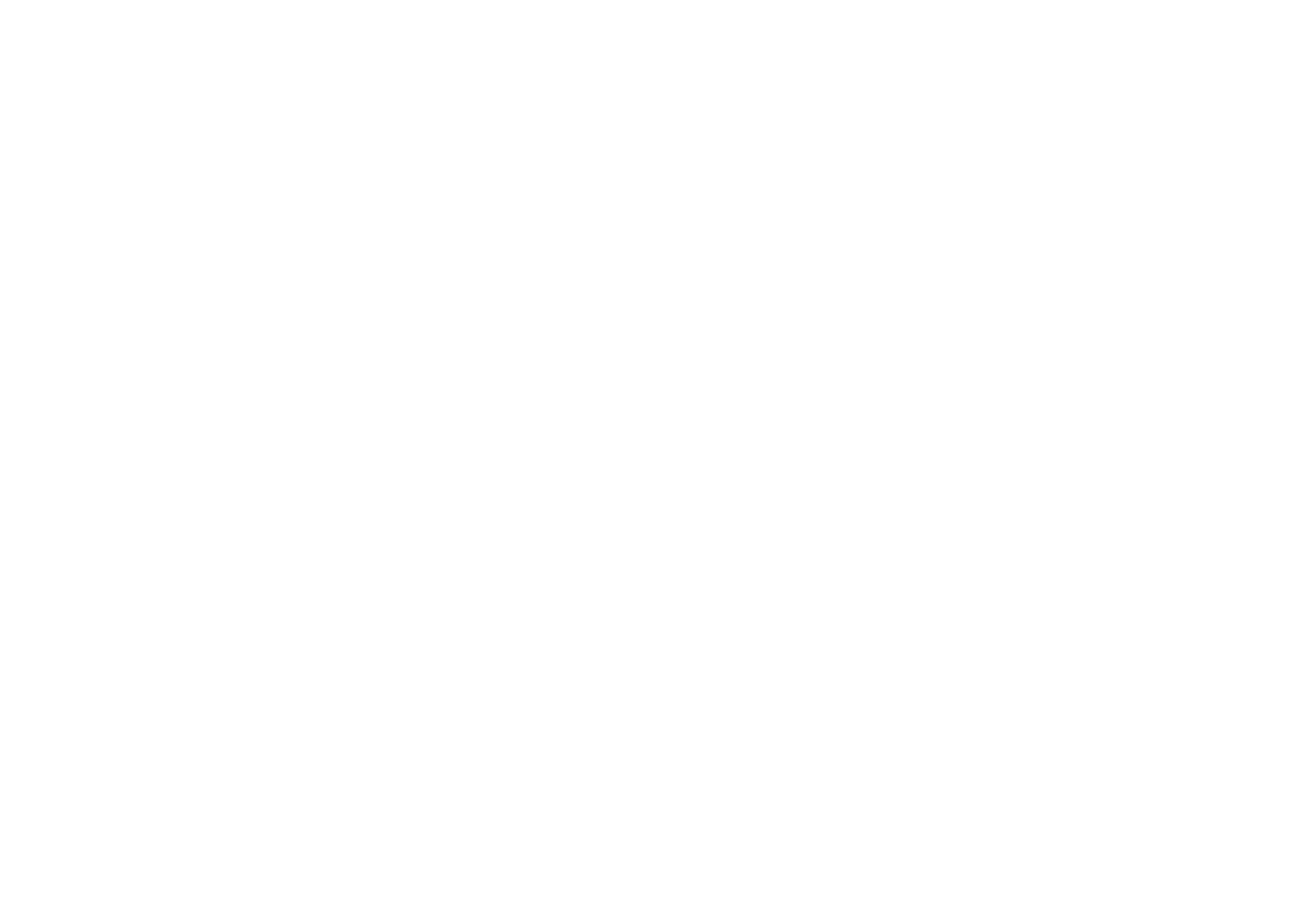# **Chapter 1 Introduction**

This mainboard is **Intel 440BX** 100MHz highly integrated high-performance mainboard based on the advanced Pentium® II microprocessor and featuring the high-end AGPset chipset. The mainboard offers high flexibility in configuration and is fully IBM PC/AT compatible.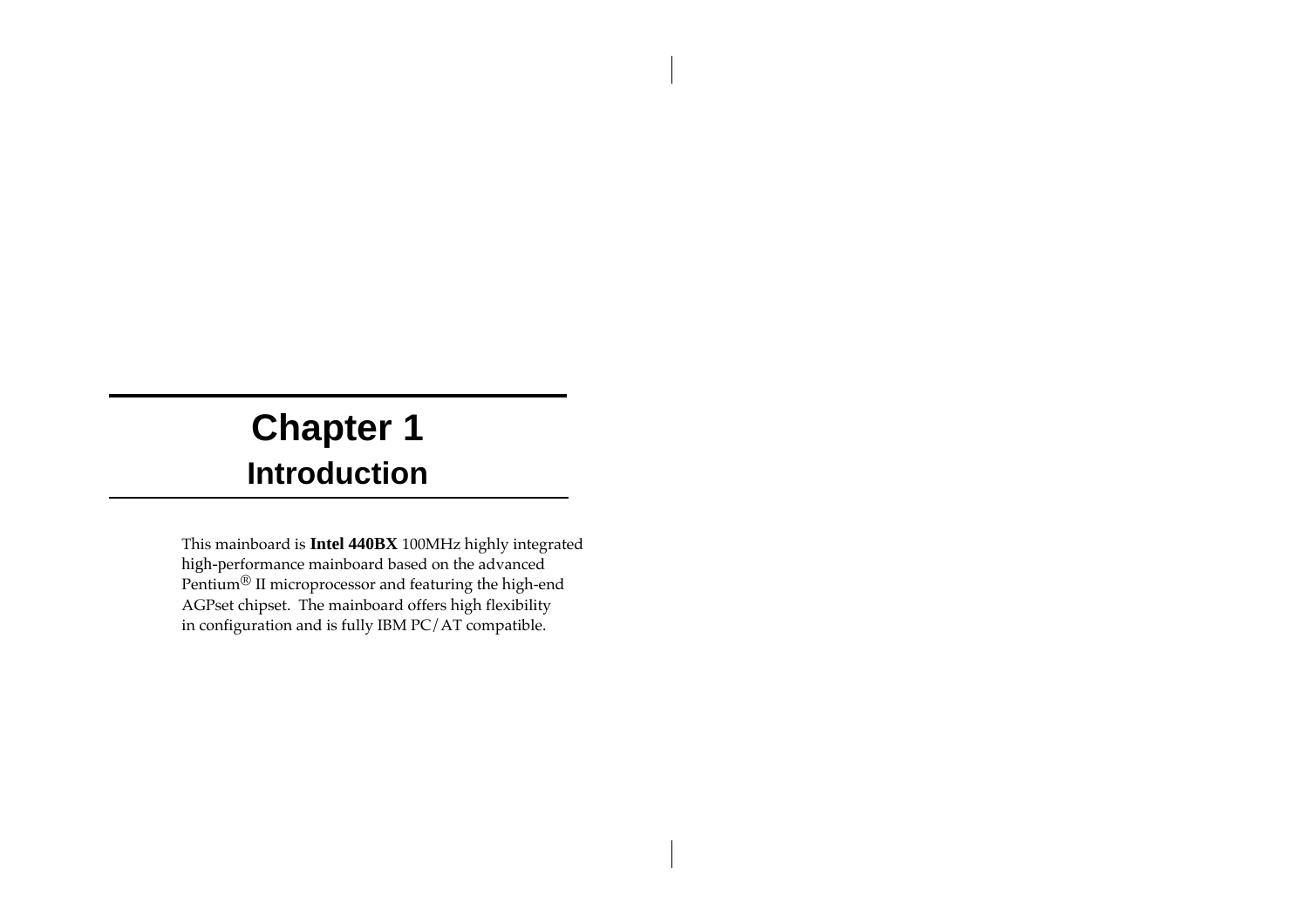Chapter 1

# **Kev Features**

The advanced features of the mainboard include:

- Supports Pentium<sup>TM</sup> II 233~500 MHz and Celeron 266~333 MHz CPUs with Frequency at 66/100 MHz in Slot 1 for Micro ATX Form Factor:
- Provides 3 DIMMs for SDRAM/EDO memory modules and is expandable up to 768MB, PC100 SDRAM modules spec. needed when 100MHz bus clock is being used;
- Supports ACPI, Legacy PMU and the Ultra DMA/33, fully compliant to PC97 & PC98;
- Built-in Hardware Monitor Circuit supports thermal, power and fan speed monitor, optional Intel LANDesk Client Manager (LDCM) support;
- Bundled AMI Desktop Client Manager for abnormal condition detect and thermal management through the network link or self take care:
- Provides ATX power connector, and supports various features of ATX power, such as Power Button/Suspend, Alarm Wake Up, Modem Ring On, Wake On LAN, and Keyboard Power ON;
- Provides 1 AGP, 3 PCI, 1 ISA slots, and PCI Bus Master IDE interface supports 4 IDE devices with 2 channels;
- Onboard super Multi-I/O chip supports 2 serial ports with 16550 compatible Fast UART, 1 IR port, 1 parallel port with EPP and ECP capabilities, and one floppy disk drive interface with 1 Mb/s transfer rate:
- Bundled PC-cillin98 (OEM) Provides automatic virus protection for Windows 95/98 and the Internet:
- BIOS supports Trend's ChipAwayVirus option to ensure the entire boot process is virusfree, no installation and configuration worries;
- Onboard 3D Sound Pro meets PC98' spec. and support HRTF Positional Audio, Direct Sound 3D provide drivers for 3D games that use Aureal software interface, Software Wave-table Synthesizer, and Digital Audio Interface (SPDIF) IN/OUT.

 $\mathbf{2}$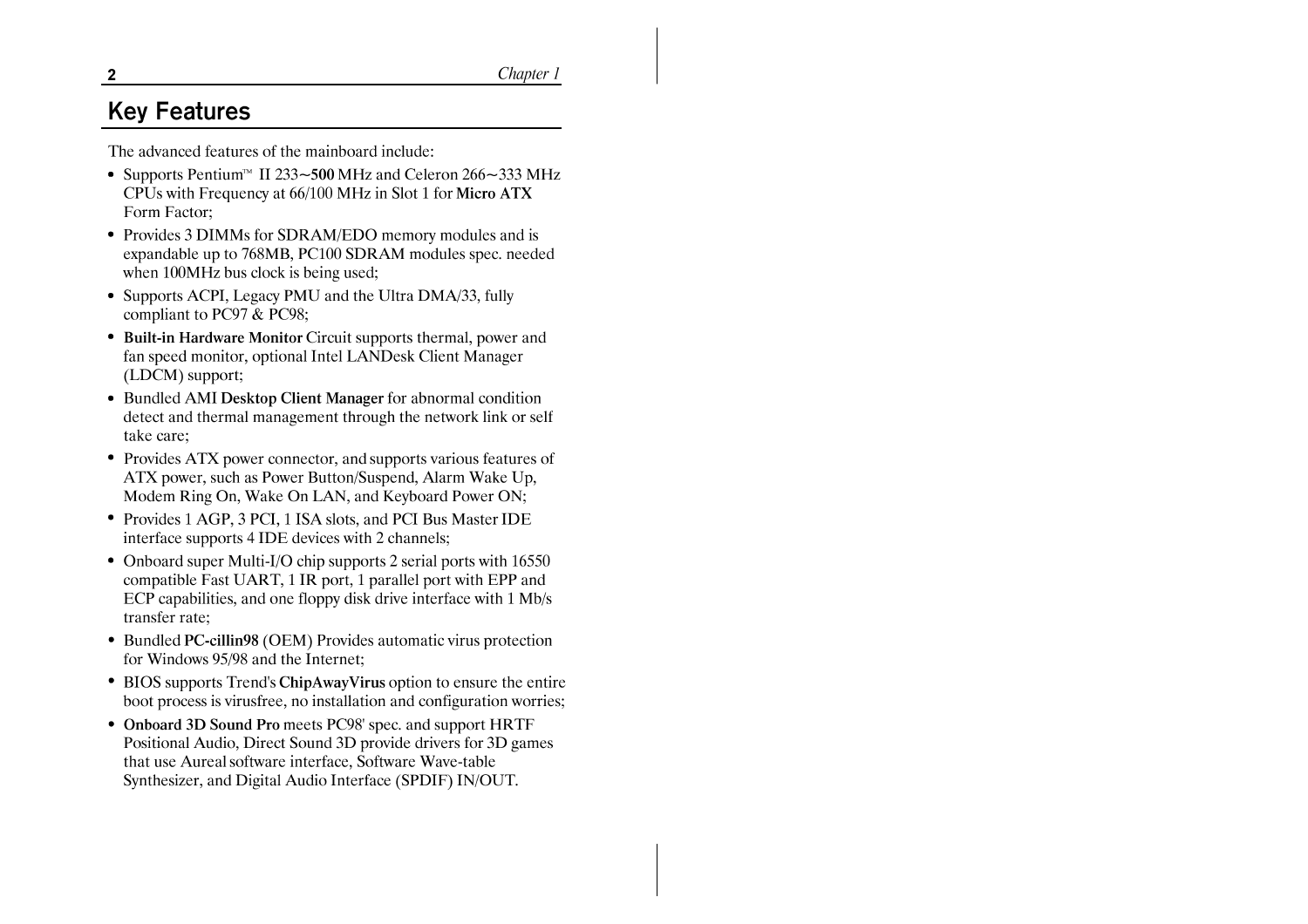#### *Introduction* **3**

## **Unpacking the Mainboard & Static Electricity Precautions**

This Mainboard package contains the following items:

- 1. This Mainboard and the Device Driver
- 2. The Slot1 holder and AT cables
- 3. This User's Guide
- 4. SPDIF/IN cable

The mainboard is easily damaged by static electricity. Follow the precautions below while unpacking or installing the mainboard.

- 1. Do not remove the mainboard from its original package until you are ready to install it.
- 2. Frequently ground yourself to discharge any static electric charge that may build up in your body while working on installation and/or configuration. For example, you may ground yourself by grasping an unpainted portion of the system's metal chassis.
- 3. Remove the mainboard from its anti-static packaging and place it on a grounded surface, component side up.
- 4. Handle the mainboard by its edges or by the mounting bracket to avoid touching its components.
- 5. Check the mainboard for damage. If any integrated circuit appears loose, press carefully to seat it firmly in its socket.
- 6. Do not apply power if the mainboard appears damaged. If there is damage to the board contact your dealer immediately.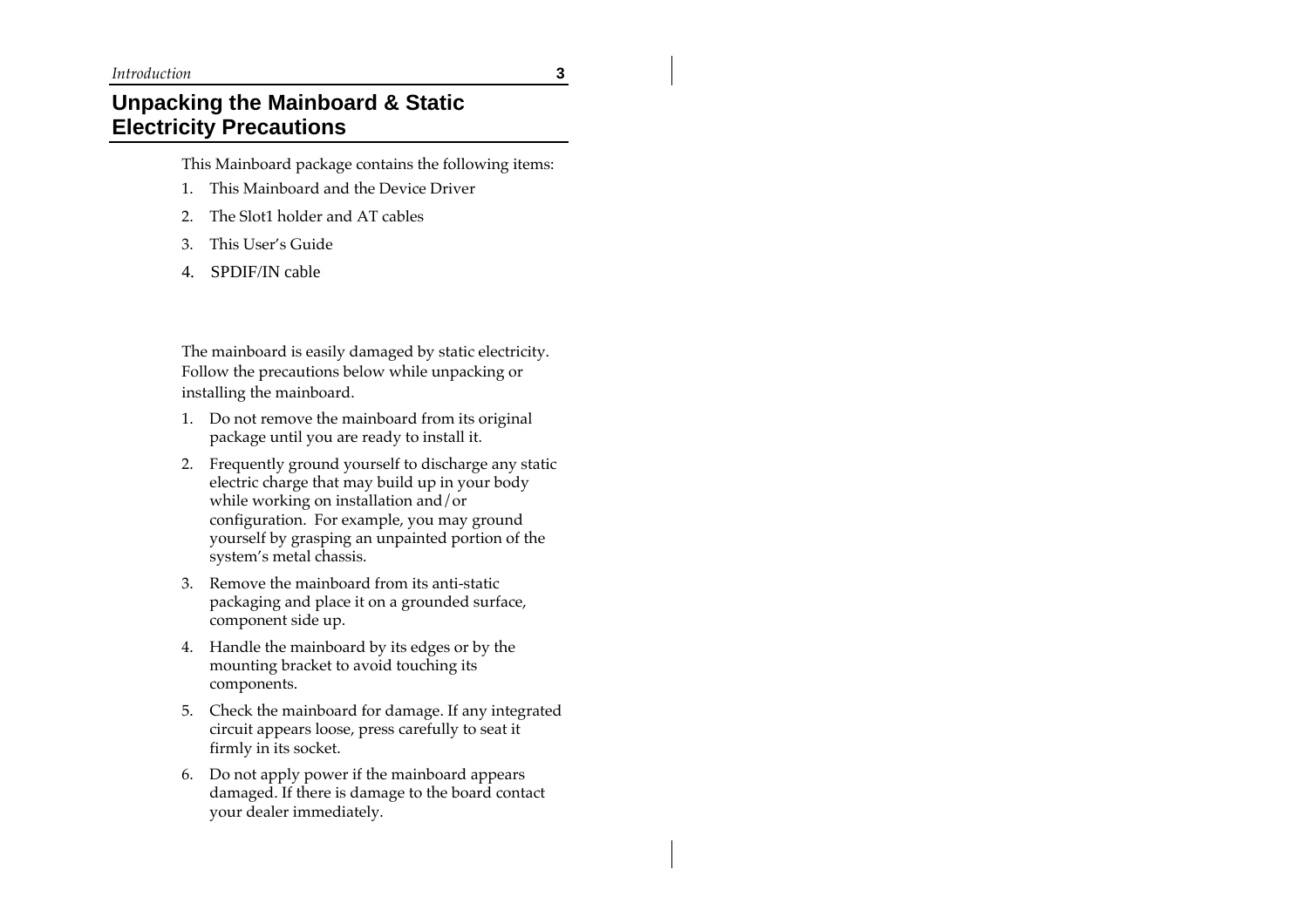# **Chapter 2 Hardware Configuration**

Before you install the mainboard into the system chassis, you may find it convenient to first configure the mainboard's hardware. This chapter describes how to set jumpers and install memory modules, and where to attach components.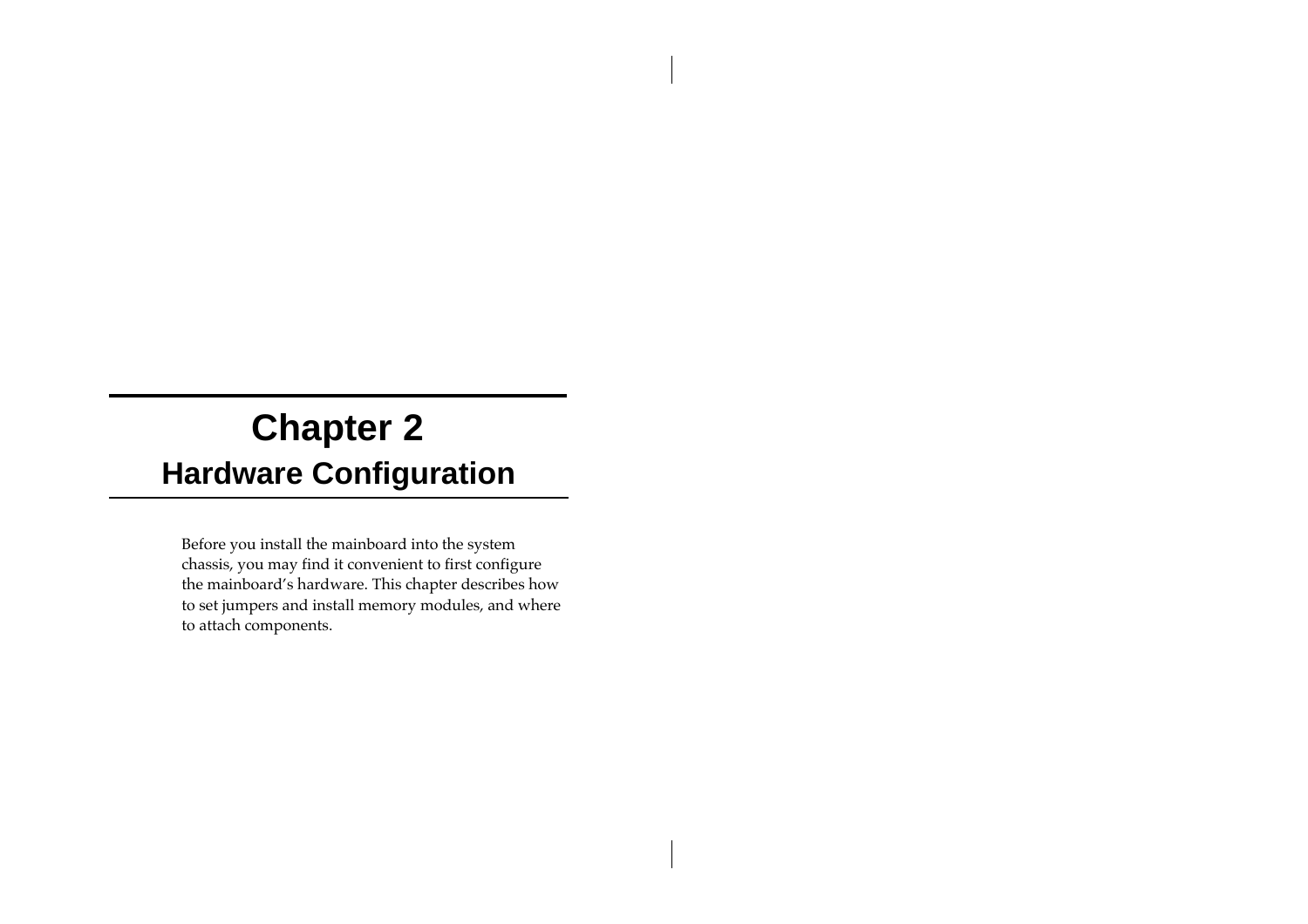## **CPU Installation**

This mainboard supports Intel Pentium<br/>® $\rm II$  CPU using a Single Edge Contact (SEC) slot. Make sure that you have the following items (which should be included in the package) before doing any installation. All parts are labeled here with item numbers which will be refered to in the Installation Procedures section. Item 1 and 2 together are the retention mechanism, please refer to following procedures to complete your CPU installation.





2) 1 retention clip:

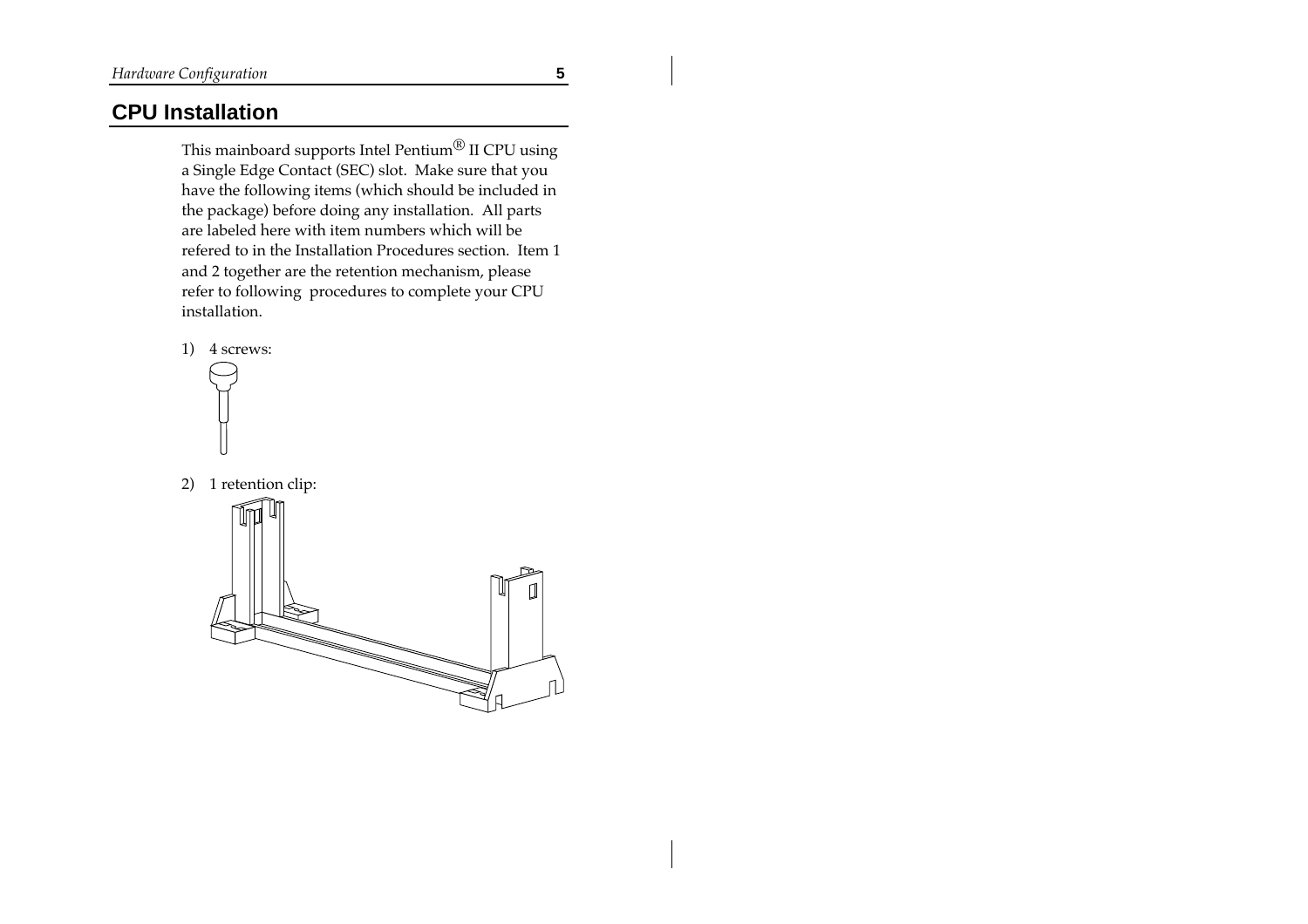Chapter2

### **Installation procedures**

Follow the following steps in order to install your intel<br>Pentium<sup>®</sup> II properly.

### Step 1:

Make sure that the mainboard is set the same direction as the following drawing before doing any installation.



 $6\phantom{1}$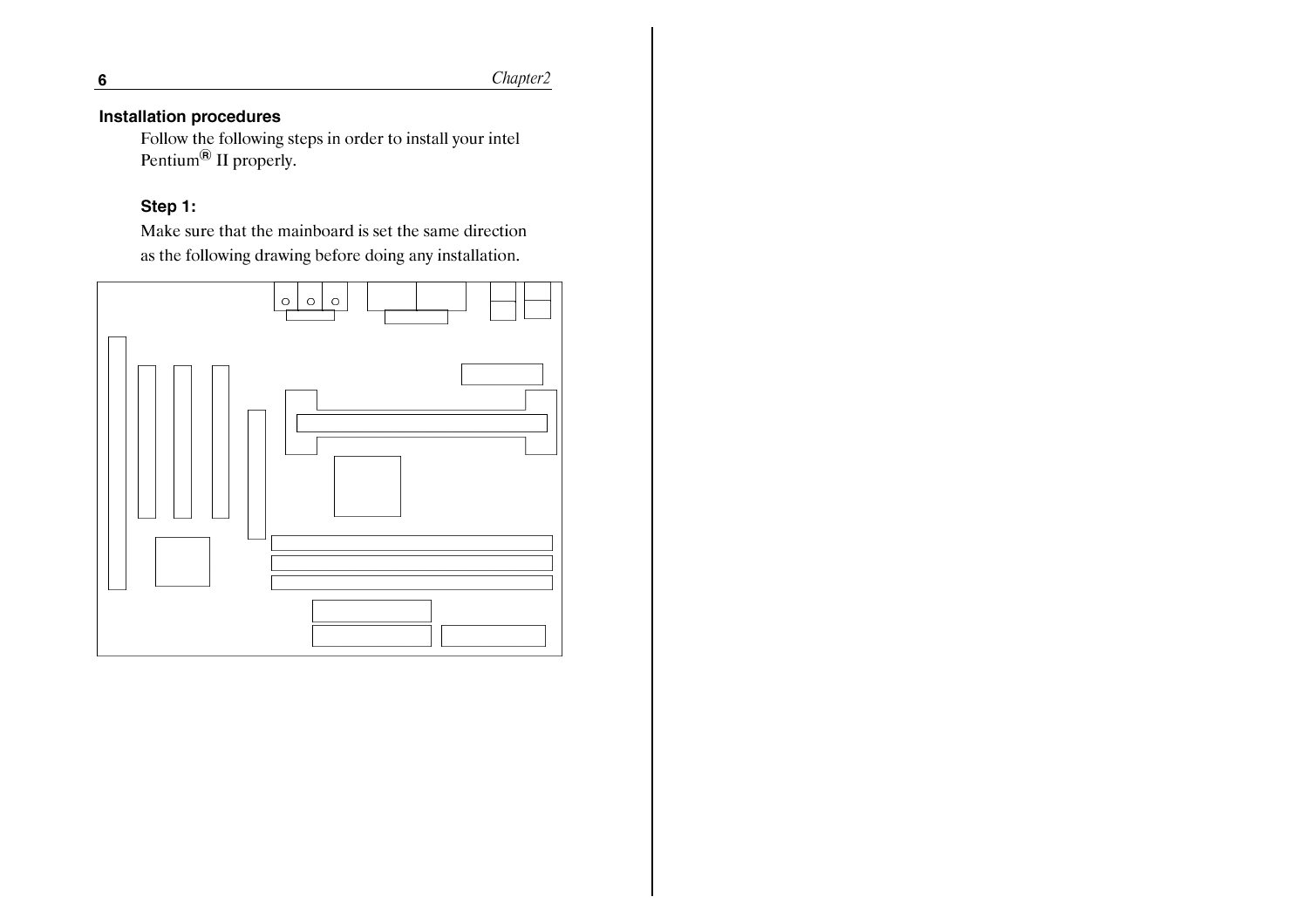Hardware Configuration

#### $\overline{7}$

#### Step 2:

There are 2 sets of small holes along Slot 1 of your motherboard: two on the top and two on the bottom. Snap the retention clip  $(2)$  right into those 2 sets of holes



If the retention clip is installed incorrectly, you will not be able to insert the retention clip into the CPU and in this situation you might need to rotate the retention clip by  $180^\circ$ .

#### Step 3:

Find the hole in each corner of the retention clip then insert the 4 screws from the top of the motherboard.

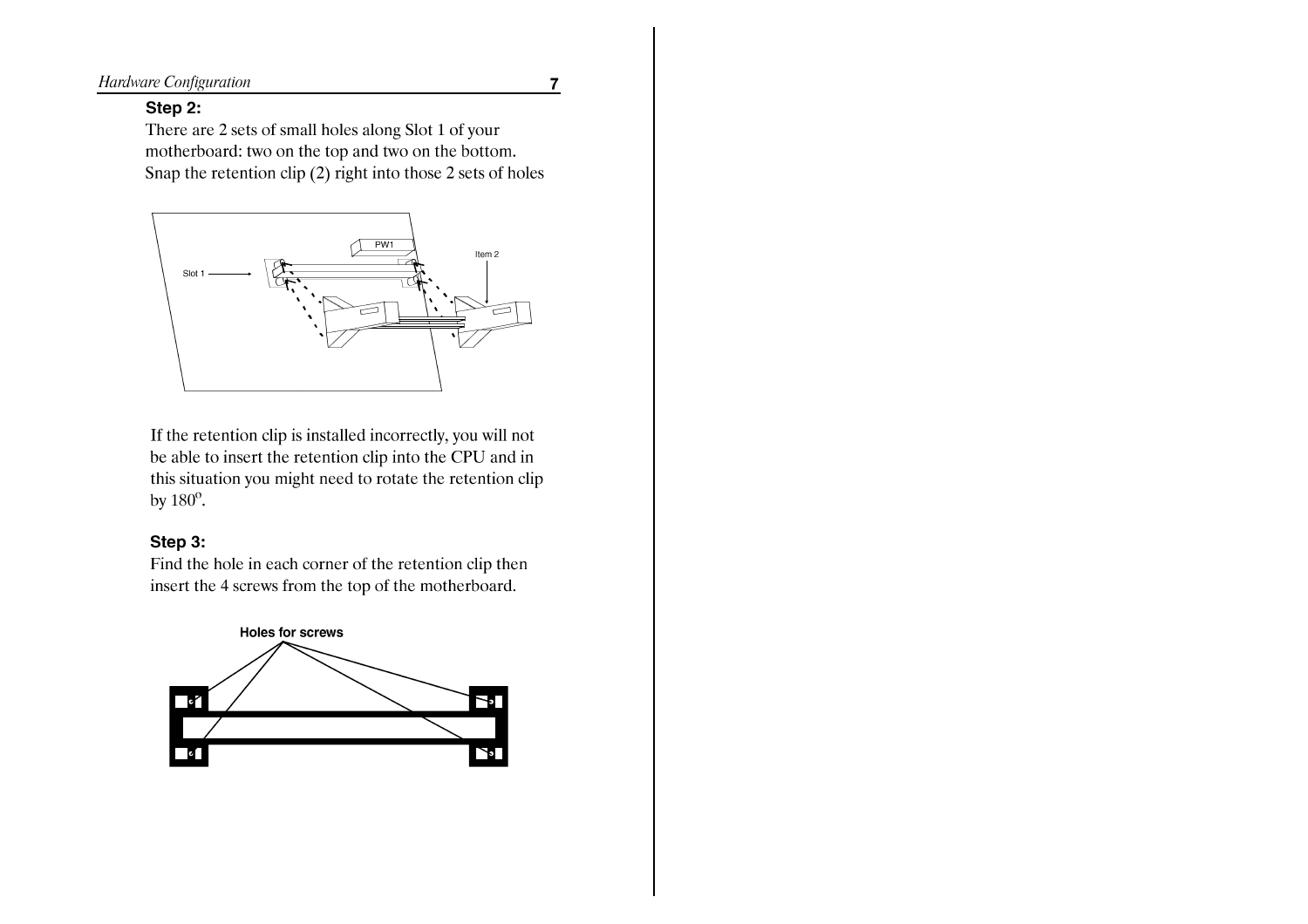**8** *Chapter 2*

## **Step 4:**

And then simply push the screws downward to secure the the retention clip.



## **Step 5:**

Flatten the two latches on the side of CPU. Insert the CPU into the retention clip. Lock the two latches to secure the CPU.

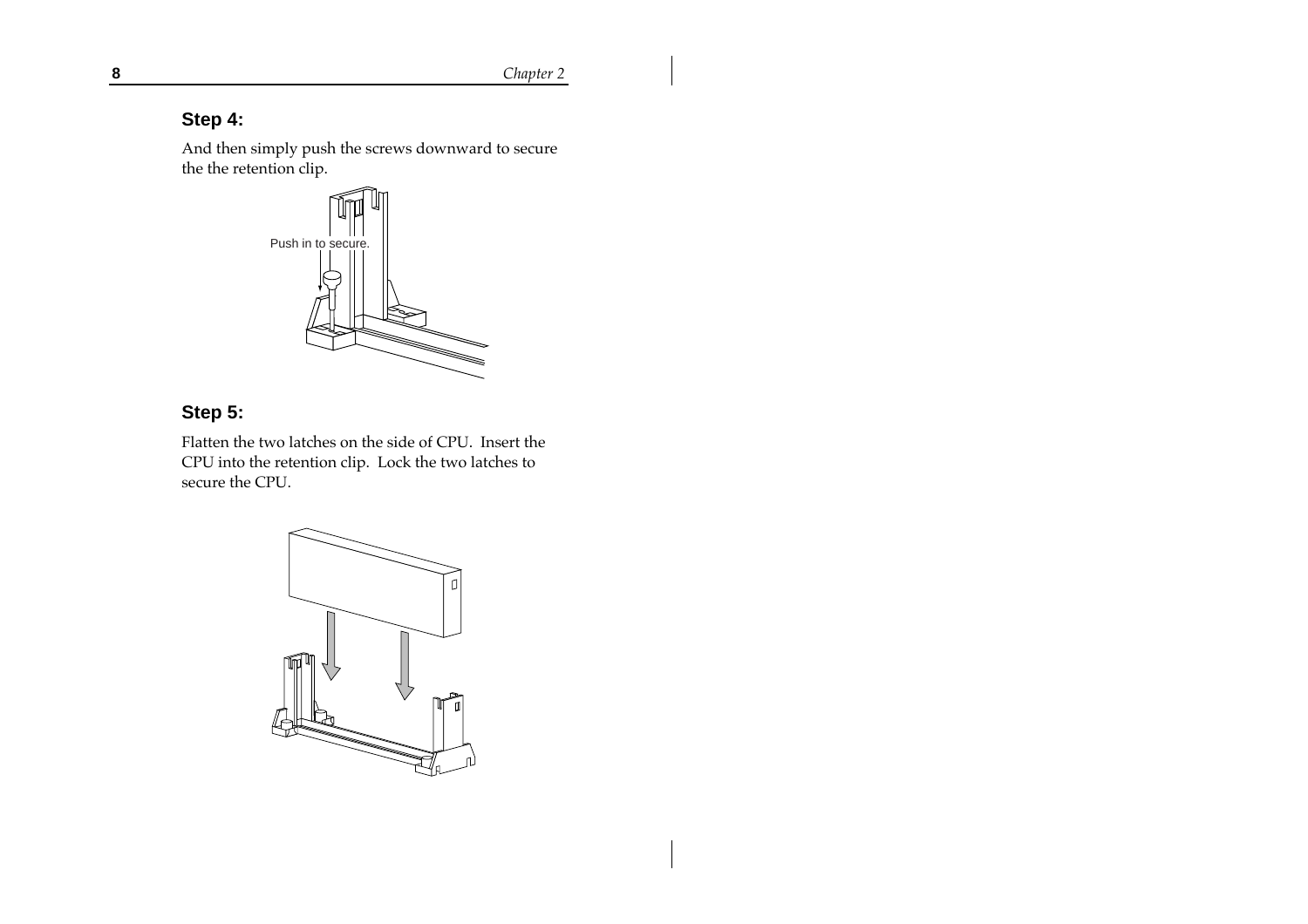$\overline{9}$ 

## **Mainboard Component Locations**



Figure 2-1. Mainboard Component locations

## **Connectors**

Attach system components and case devices to the mainboard via the mainboard connectors. A description of each connector follows. See figure 2-1 for the location of the connectors on the mainboard.

Note: Make sure that the power is turned off before making<br>any connection to the board.

## **PW1 - ATX Power Connector**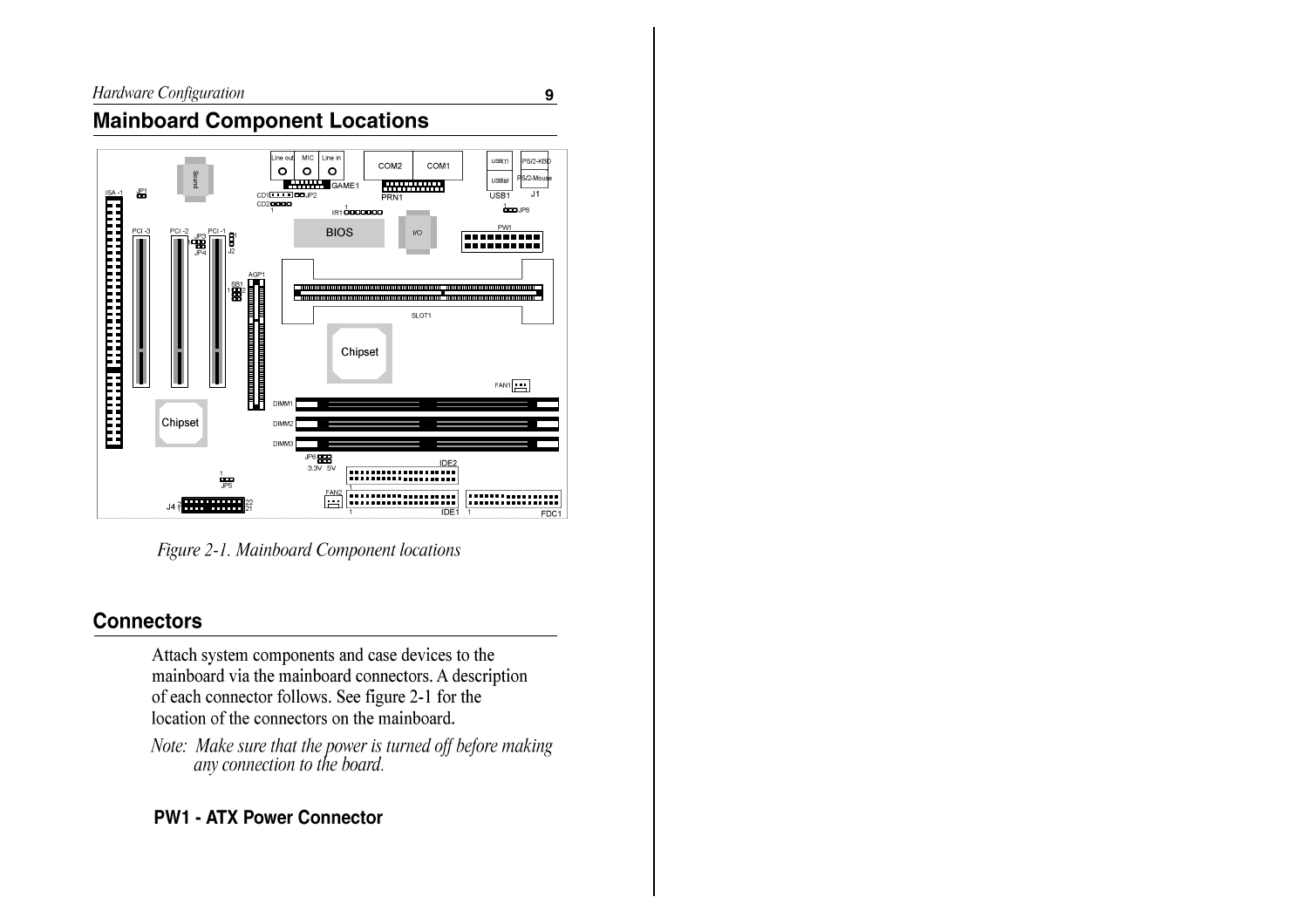Chapter 2

#### **Software Power-Off**

- Follow the steps below to use the "Software Power-Off Control" function in Windows 95/98.
- 1. Click the START button on the Windows 95/98 task bar.
- 2. Select Shut Down The Computer to turn off the computer. The message "It is now safe to turn off your computer." will not be shown when using this function.

#### **Modem Ring Power-On**

While in Soft-off/Suspend state, if an external modem ring-up signal occurs, the system wakes up and can be remotely accessed. Make sure that the IRQ3(COM2) option in the Power Management Setup of the BIOS Setup section is set to monitor.

#### **Alarm Wake Up**

If you want to autoboot the system at a certain time, set the function of RTC Alarm time properly and the function of RTC Alarm Power On option in the BIOS Setup section will be set to Enabled.

#### **Keyboard Power-On**

Press the hot key to power-on the system when the Keyboard Power On option is set to Enabled in the BIOS Setup section.(set hot key in the Stroke Keys Selected option.)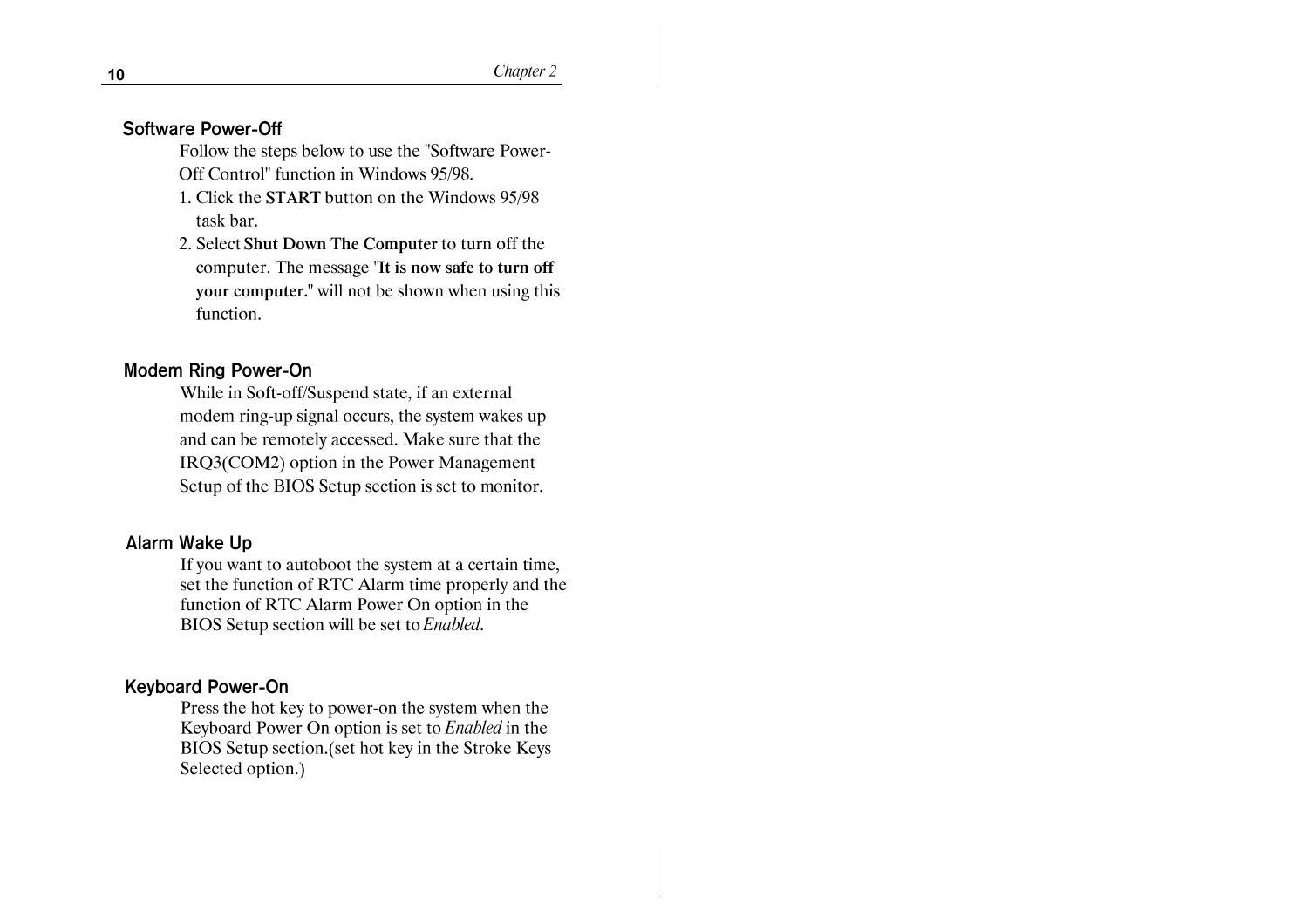#### **J4 (21, 22) – ATX Power Button and Suspend Switch Connector**

Attach the ATX Power Button or Suspend Switch cable to this connector.

In the AT power system, this connector will act as a suspend switch; and in the ATX power system, this connector will be not only an ATX power button but a Suspend switch as well. Details are described below:

When the system is off, push the power button to turn the system on. When the system is on, push the power button rapidly to switch the system to the Suspend mode, and, by pushing and holding the button for more than 4 seconds, it will turn the system completely off. When the system is in the Suspend mode, push the power button rapidly to turn the system on.

#### **J2 – Wake On LAN Connector**

While in Soft-off/Suspend state, if an external LAN signal occurs, the system wakes up and can be accessed with the LAN card.

| Pin | Description |
|-----|-------------|
|     | 5V Stand By |
|     | Ground      |
|     | Active High |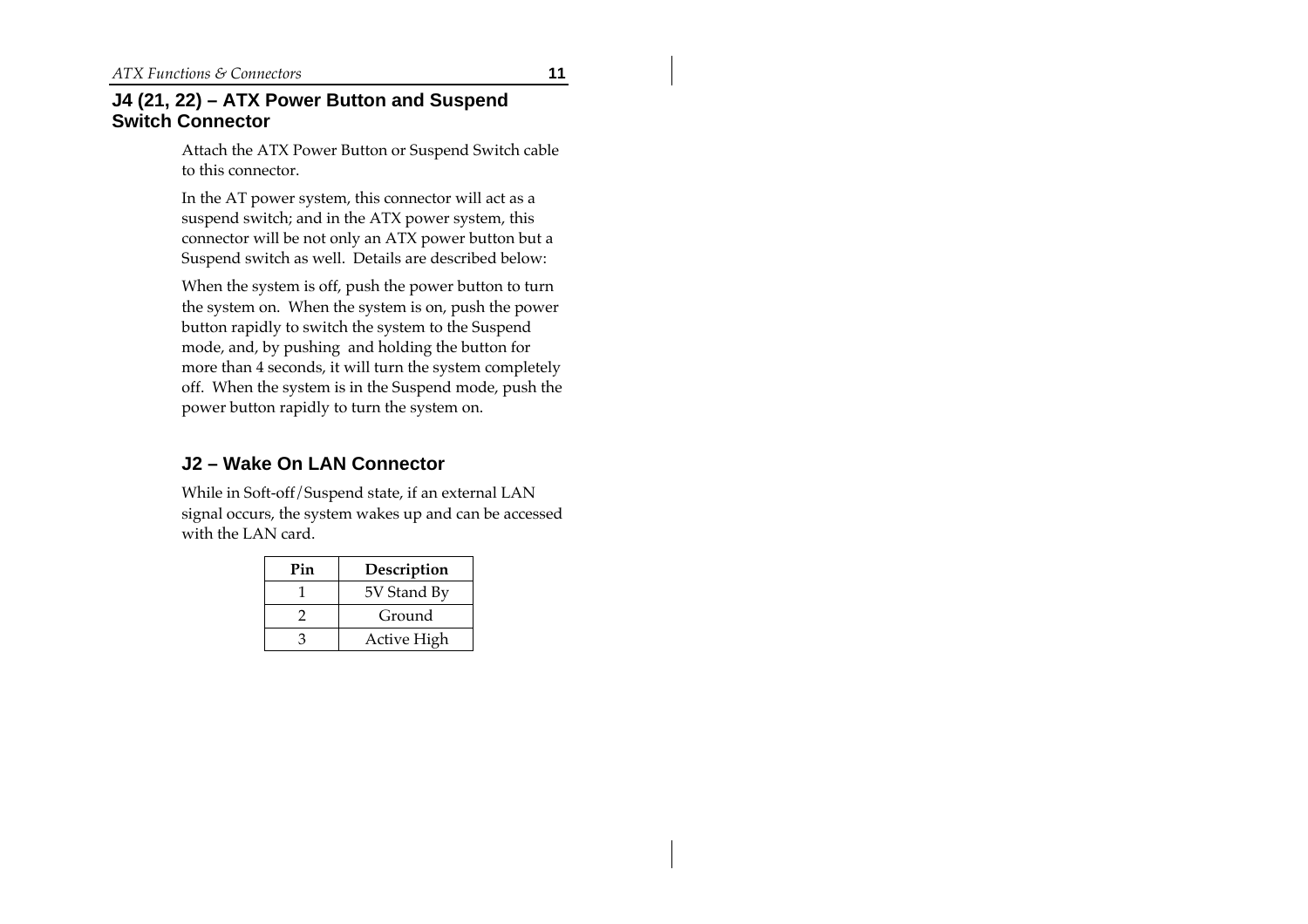

**FDC1 - Floppy Disk Drive Connector IDE1/IDE2 - Primary/Secondary IDE Connectors FAN1, FAN2 - Cooling Fan Connector** 

### **SB1 - SB Link**

Creative PCI Sound Blaster card support

#### **IR1 - InfraRed Connector**

| Pin | Signal       |  |
|-----|--------------|--|
| 1   | Vcc          |  |
| 2   | <b>FIRRX</b> |  |
| 3   | <b>IRRX</b>  |  |
| 4   | GND          |  |
| 5   | <b>IRTX</b>  |  |
| 6   | Vcc          |  |
|     | GND          |  |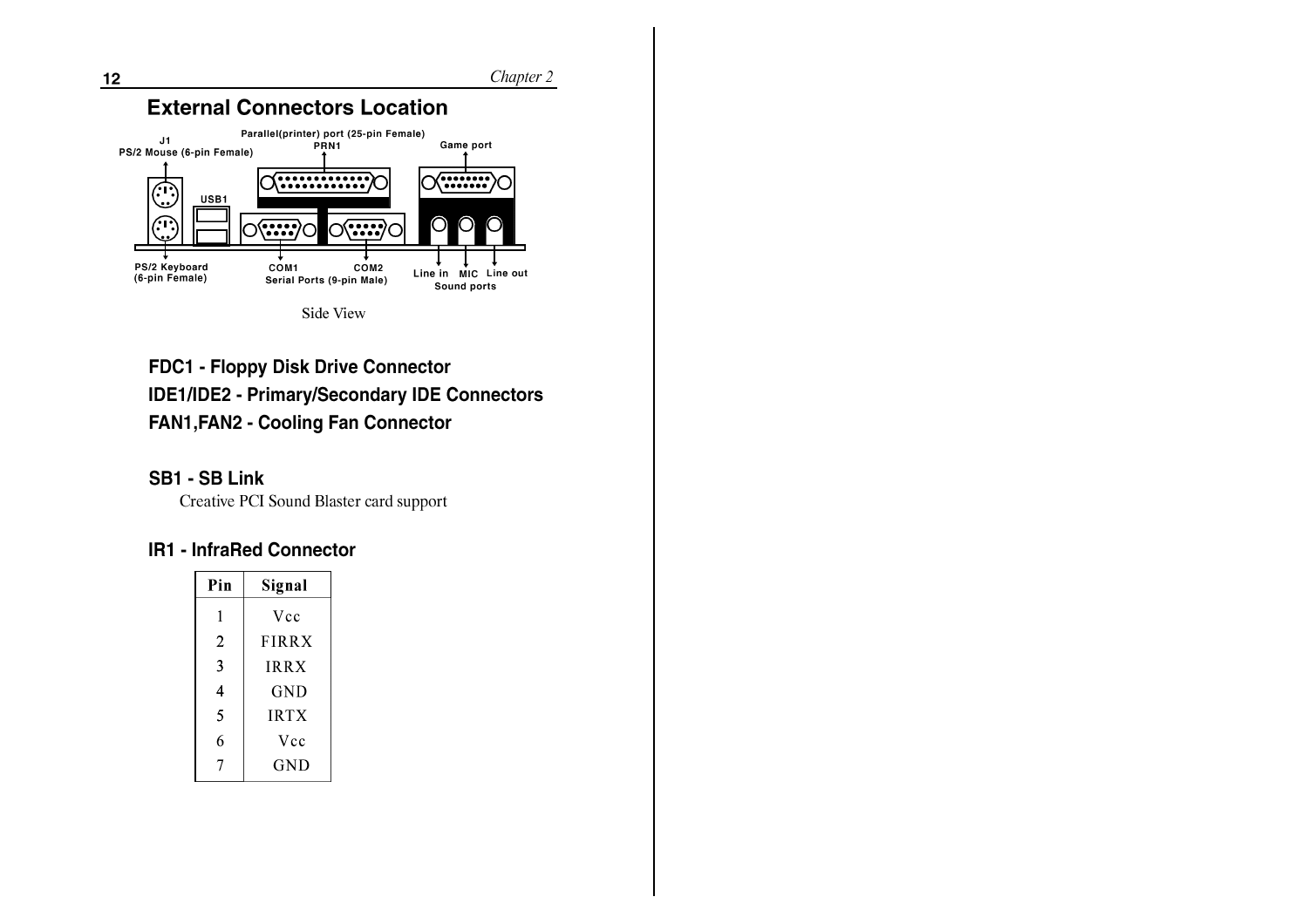#### **J4 (2, 4, 6, 8, 10) – Keylock & Power LED Connector**

Keylock connector enables and disables the keyboard key-in function on the case.

| Pin | Description       |
|-----|-------------------|
| 2   | <b>LED</b> Output |
| 4   | N.C.              |
| 6   | Ground            |
| 8   | Keylock           |
| 10  | Ground            |

## **J4 (1, 3, 5, 7) – Speaker Connector**

| Pin | Description |
|-----|-------------|
|     | Data Out    |
| 3   | N.C.        |
| 5   | Ground      |
|     | $+5V$       |

## **J4 (15, 16) – HDD LED Connector**

| Pin      | Description |
|----------|-------------|
| $15 (+)$ | $+5V$       |
| $16(-)$  | Active Low  |

### **J4 (17, 18) – Reset Switch Connector**

| <b>Setting</b> | Description         |
|----------------|---------------------|
| Open           | Normal Mode         |
| Close          | <b>Reset System</b> |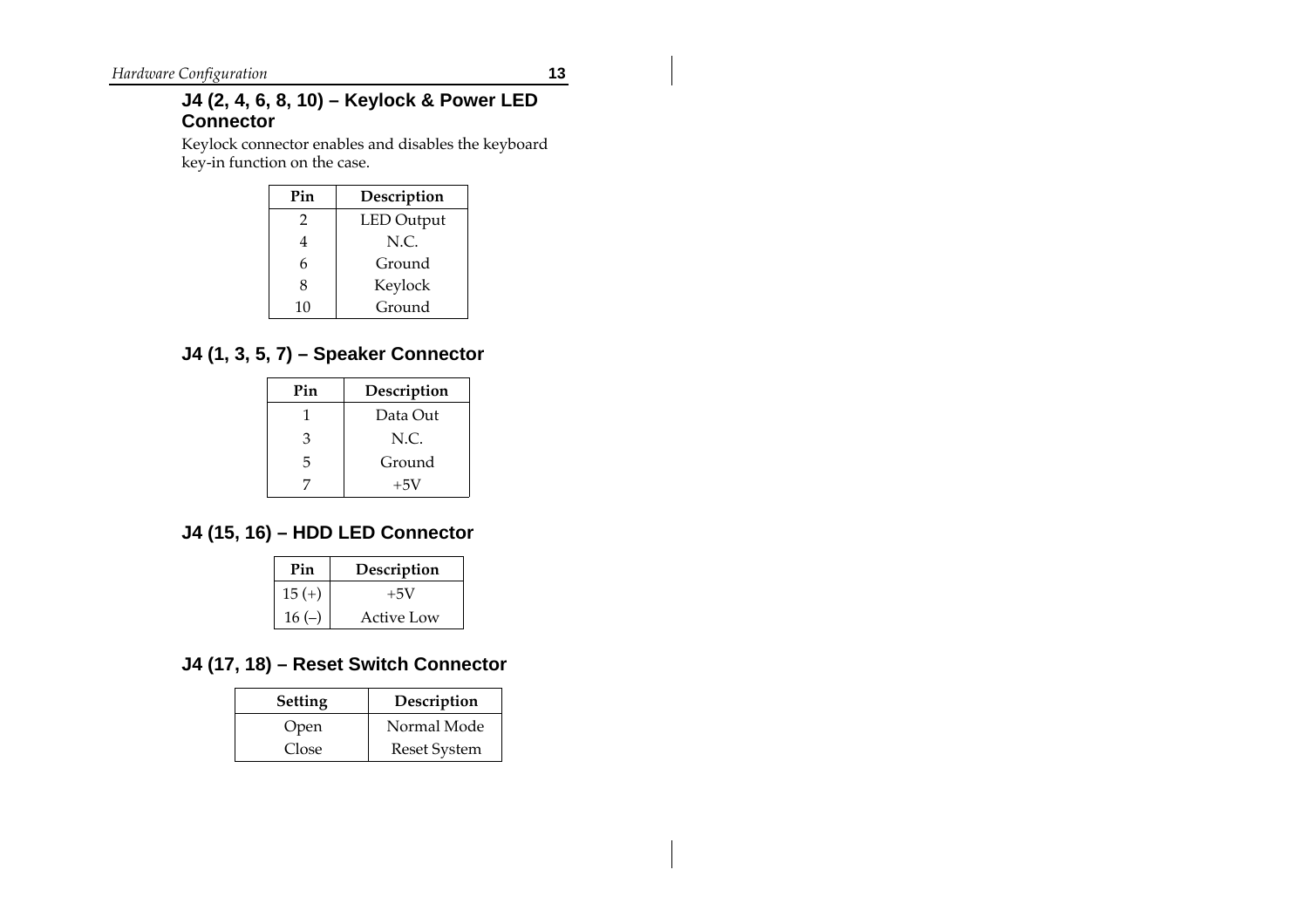Chapter2

# **Sound Pro Connectors**

## **Sound and Game**(on the External Connectors)

Sound ports contains Line-in, MIC(Microphone), and Lineout(Speaker).

Game port is also used as the Joystic.

# **CD1/CD2 - Analog Audio for Panasonic/Sony**

Connect to " AUDIO " on the CD-ROM drive, and the signal for Panasonic jack is G-S-G-S and S-G-G-S for sony

## JP4 - Digital Audio IN

Connect Digital Audio IN to "DIGITAL AUDIO" on the CD-ROM drive (depending on the type of your CD-ROM drive) by using SPDIF/IN cable.

# **JP3 - Digital Audio OUT**

Using optional SPDIF/OUT cable (or bracket) to connect the external Audio Amplifier or Minidisk connection.

| Pin | Signal |
|-----|--------|
|     | 5 V    |
| 2   | Ground |
| ર   | 0.5V   |
|     |        |

 $14$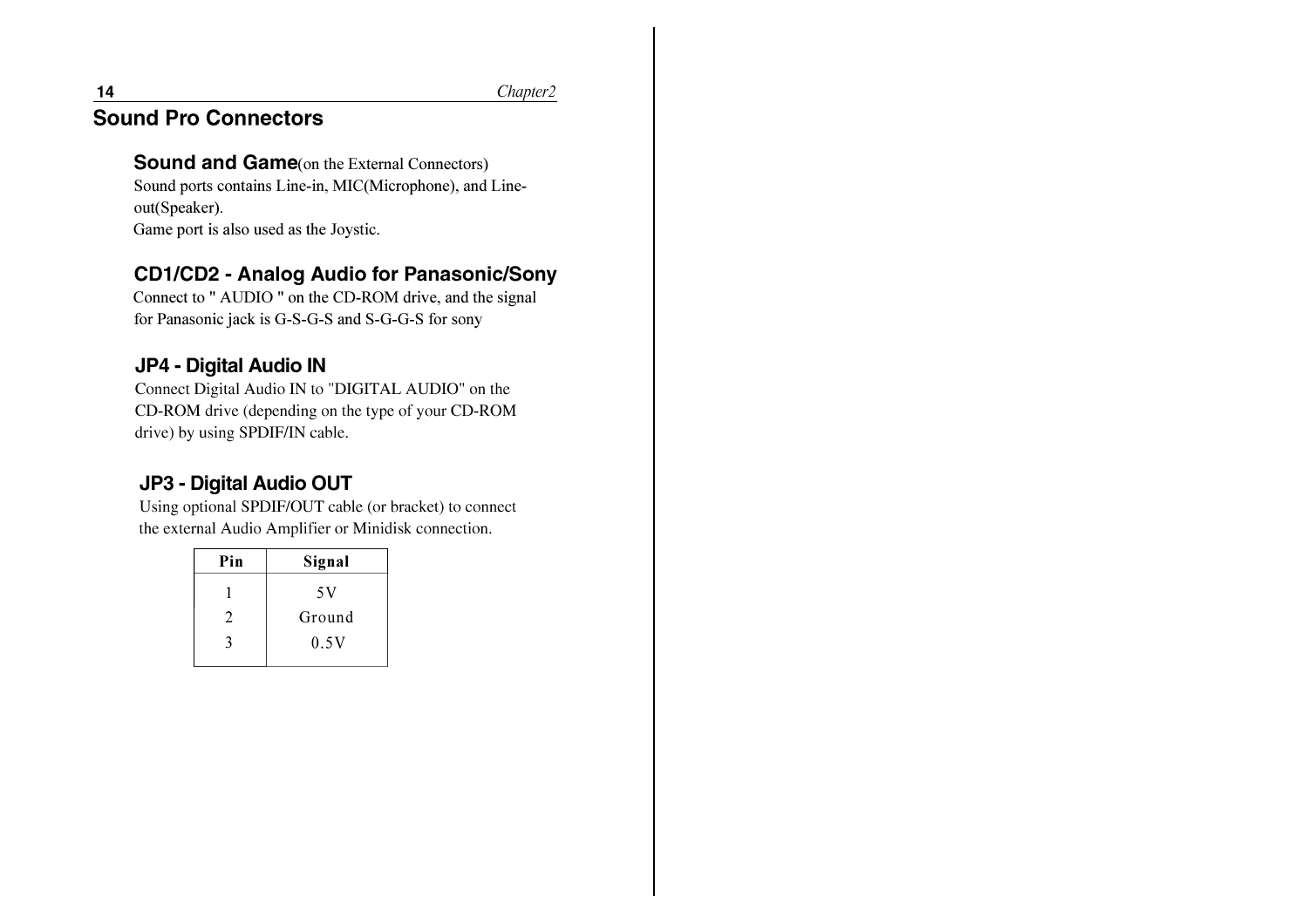## **Jumper Settings**

## **JP5 - CMOS RAM Clear Selector**

| Description                                    | Setting |
|------------------------------------------------|---------|
| <b>Clear CMOS</b><br>$(\text{while shipping})$ |         |
| Normal Mode                                    |         |

Note: 1. Make sure the jumper is set to Normal Mode before use.<br>2. Once you need to clear the CMOS, make sure your system is<br>truned off and the power core is unplugged.

| <b>JP6 - DIMM Voltage</b><br>Selectors* |                | <b>JP8 - Keyboard Power</b><br><b>On Selector</b> |                |
|-----------------------------------------|----------------|---------------------------------------------------|----------------|
| Description                             | <b>Setting</b> | Description                                       | <b>Setting</b> |
| 3.3V                                    | 3.3V<br>5V     | Enabled                                           |                |
| 5V                                      | 3.3V           | Disabled<br>(default)                             |                |

Note: Make sure the system power can provide  $300mA$  on  $+5VSB(+5V)$ <br>Standby) signal before using Keyboard Power On function.

#### JP1 - Onboard Sound **Selector**

| JP2 - Microphone Type |  |
|-----------------------|--|
| <b>Selector</b>       |  |

| Description     | Setting |
|-----------------|---------|
| Enabled         |         |
| <b>Disabled</b> |         |

| Description           | <b>Setting</b> |
|-----------------------|----------------|
| Standard<br>(default) |                |
| Special               |                |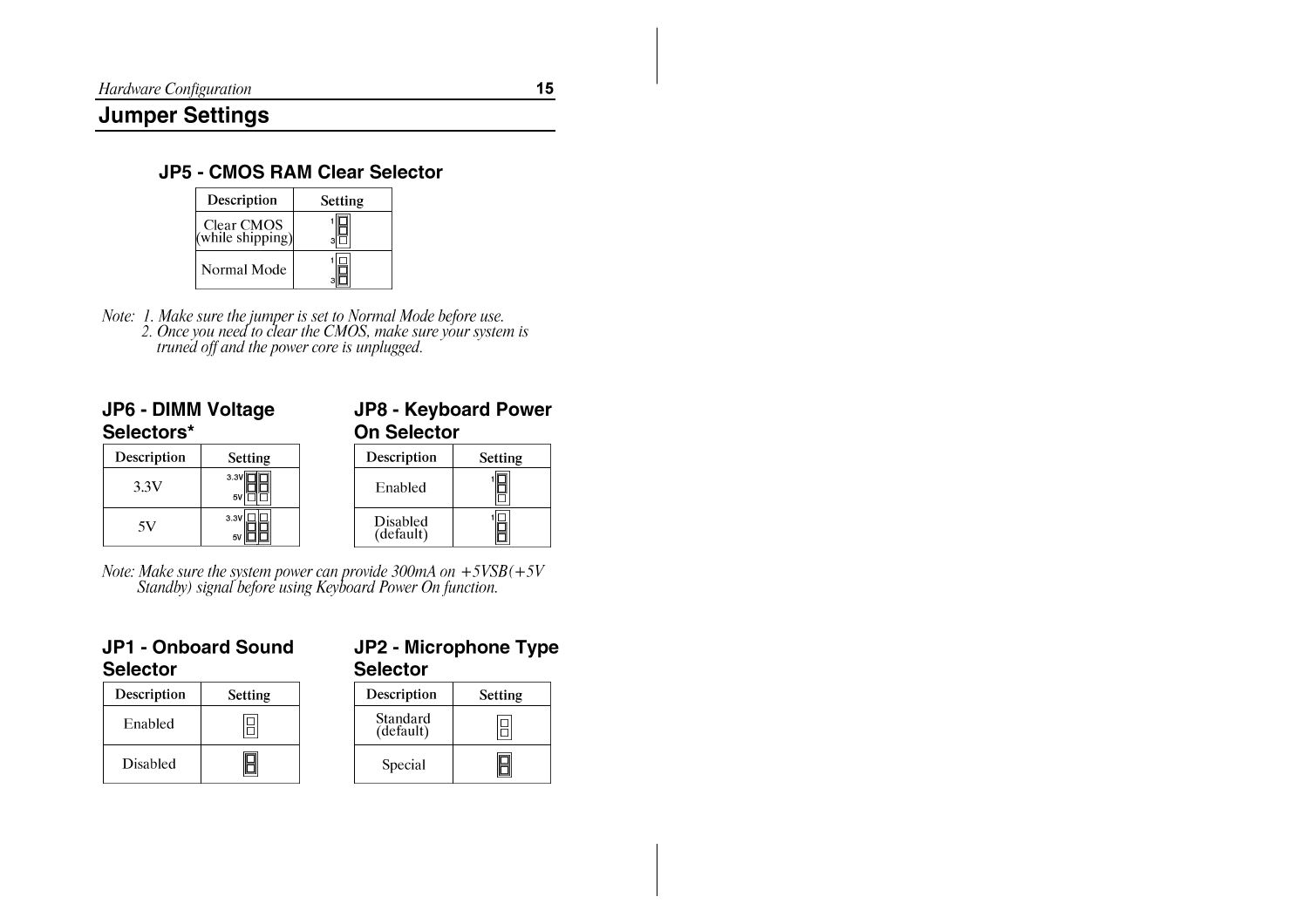## **Memory Installation**

The mainboard lets you add up to 768MB of system memory through DIMM sockets on the board. Three DIMM sockets are divided into three banks: Bank 0, Bank 1, and Band 2. The mainboard supports the following memory configurations.

|                   | <b>Bank</b> | <b>Memory Module</b>                               |
|-------------------|-------------|----------------------------------------------------|
| Bank 0            |             |                                                    |
| DIMM1             |             | 4MB, 8MB, 16MB, 32MB, 64MB, 128MB, 256MB           |
| Bank 1            |             |                                                    |
| DIMM <sub>2</sub> |             | 4MB, 8MB, 16MB, 32MB, 64MB, 128MB, 256MB           |
| Bank 2            |             |                                                    |
| DIMM3             |             | 4MB, 8MB, 16MB, 32MB, 64MB, 128MB, 256MB           |
|                   |             | Total System Memory = Bank $0 +$ Bank $1 +$ Bank 2 |

- *Notes: 1. The speed of SDRAM DIMM modules have to be faster than 12ns ("–12"parts), while 100MHz clock speed used, the speed of SDRAM DIMM should meet the PC100 SDRAM specification (8ns or "–8" SDRAM at least).*
	- *2. The EDO DRAM are not recommended for the performance purpose of the system.*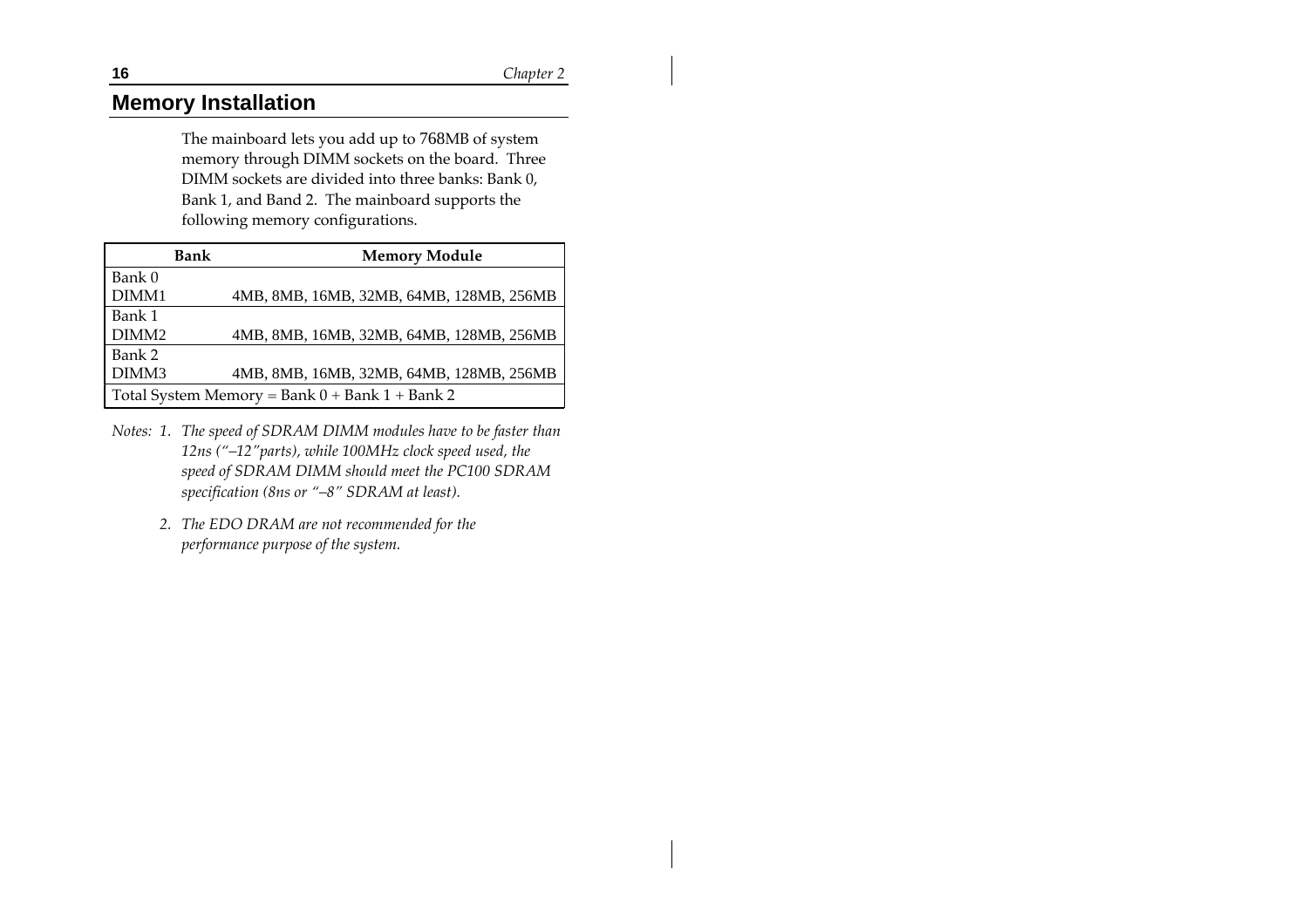# **Chapter 3 BIOS Setup**

This chapter explains how to configure the mainboard's BIOS setup program. The setup program provided with the mainboard is the BIOS from AMI.

After you have configured the mainboard and have assembled the components, turn on the computer and run the software setup to ensure that the system information is correct.

The software setup of the system board is achieved through Basic Input-Output System (BIOS) programming. You use the BIOS setup program to tell the operating system what type of devices are connected to your system board.

The system setup is also called CMOS setup. Normally, you need to run system setup if either the hardware is not identical with information contained in the CMOS RAM, or if the CMOS RAM has lost power.

*Note: Hold down the <End> key then power on to reboot the system when installing newer BIOS into this mainboard .*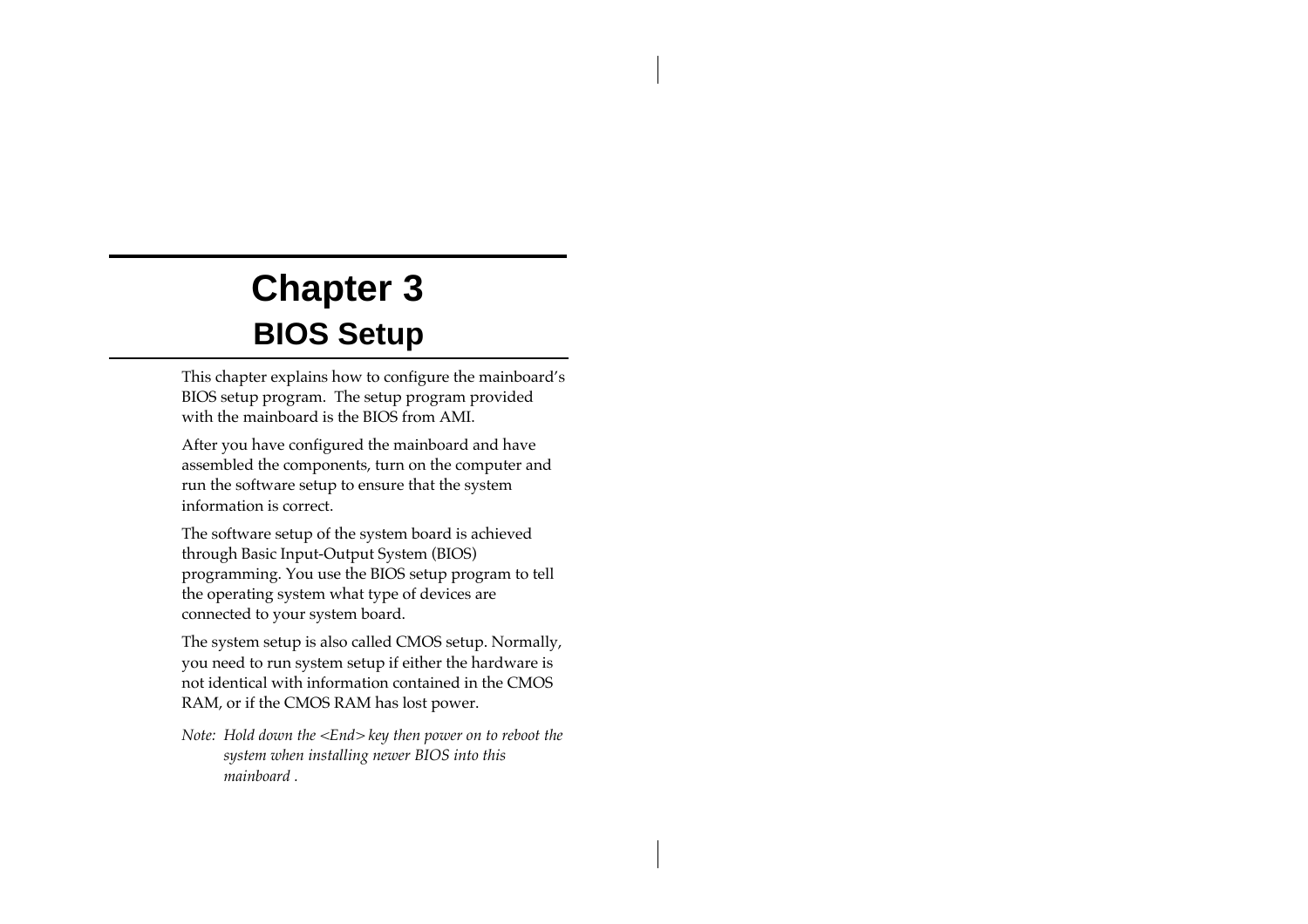## **Entering BIOS Setup**

To enter the BIOS Setup program:

- 1. Turn on or reboot the system. A screen appears with a series of diagnostic checks.
- 2. When "Hit <DEL> if you want to run SETUP" appears, press the <DEL> key to enter the BIOS setup program. The following screen appears:

AMIBIOS SIMPLE SETUP UTILITY - VERSION 1.1X (C)1998 American megatrends, Inc. All Rights Reserved

| Standard CMOS Setup                                                                                                                                                           | Peripheral Setup           |  |
|-------------------------------------------------------------------------------------------------------------------------------------------------------------------------------|----------------------------|--|
| Advanced CMOS Setup                                                                                                                                                           | CPU Plug and Play Setup    |  |
| Advanced Chipset Setup                                                                                                                                                        | Change Supervisor Password |  |
| Power Management Setup                                                                                                                                                        | Auto-Detect Hard Disks     |  |
| PCI/Plug and Play Setup                                                                                                                                                       | Save Settings and Exit     |  |
| Load Optimal Settings                                                                                                                                                         | Exit Without Saving        |  |
| Load Best Performance Settings                                                                                                                                                |                            |  |
| Esc: Quit $\uparrow \downarrow \rightarrow \leftarrow$ : Select Item (Shift) F2: Change Color F5: Old Values<br>F6: Optimal values F7: Best performance values F10: Save&Exit |                            |  |
| Standard CMOS setup for changing time, date, hard disk type, etc.                                                                                                             |                            |  |

3. Use your keyboard or mouse to choose options. Modify system parameters to reflect system options. Press Alt-H for Help.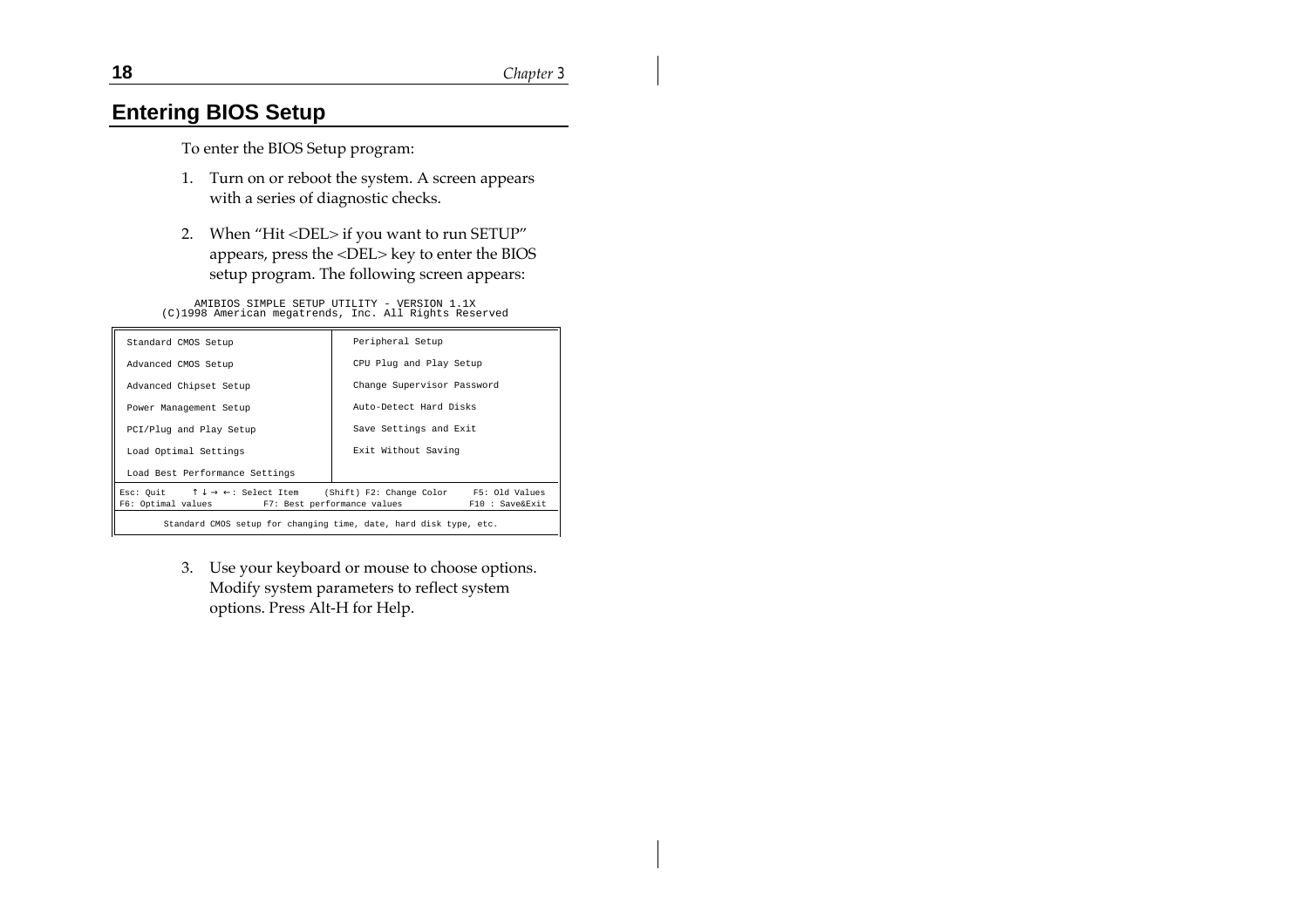### **Default**

Every option in the BIOS Setup contains two default values: Best default and the Optimal default value.

#### **Load Optimal Settings**

The Optimal default values provide optimum system settings for all devices and system features.

#### **Load Best Performance Settings**

The Best default values provide best performance settings for all devices and system features, however depending on the devices used, these settings are not recommend for long hours of work load.

## **Setup Items**

#### **Standard CMOS Setup**

Choosing the item from the BIOS Setup main menu. All Standard Setup options are described in this section.

**Date/Time** Select the Date/Time option to change the date or time. The current date and time are displayed. Enter new values through the displayed.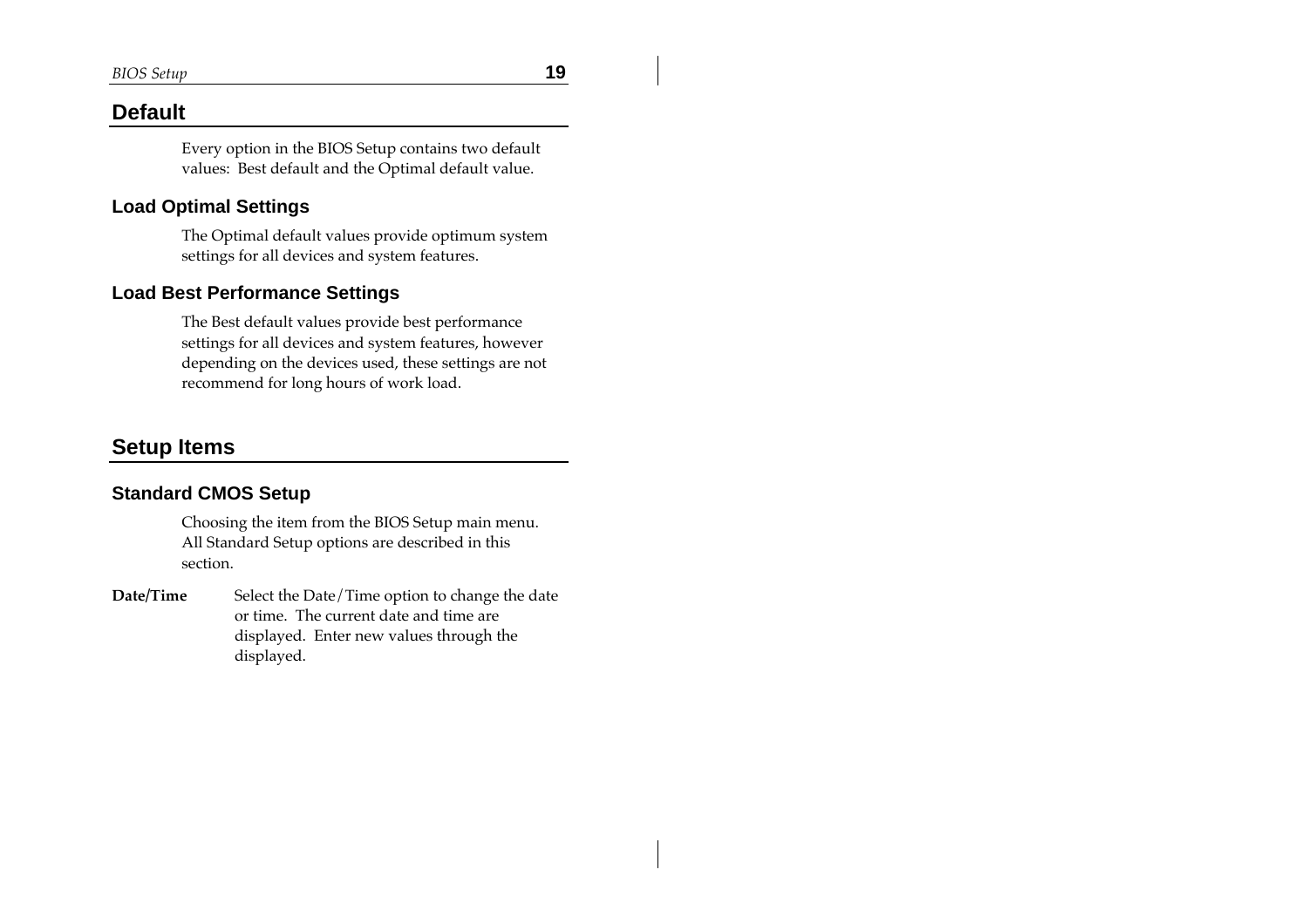| 20                  | Chapter 3                                                                            |
|---------------------|--------------------------------------------------------------------------------------|
| Pri Master;         | Choose these icons to configure the hard disk                                        |
| Pri Slave;          | drive named in the option. When you click on                                         |
| Sec Master;         | an icon, the following parameters are listed:                                        |
| <b>Sec Slave</b>    | Type, LBA/Large Mode, Block Mode, 32Bit                                              |
|                     | Mode, and PIO Mode. All parameters relate to                                         |
|                     | IDE drives except Type. Choose the Type                                              |
|                     | parameter and select Auto BIOS automatically                                         |
|                     | detects the IDE drive parameters and displays                                        |
|                     | them. Choose on <b>LBA Mode</b> and choose $On$ to                                   |
|                     | enable support for IDE drives with capacities                                        |
|                     | greater than 528MB. Click on <b>Blk Mode</b> and                                     |
|                     | choose On to support IDE drives that use Blk                                         |
|                     | Mode. Click on 32Bit Mode and click on On to                                         |
|                     | support IDE drives that permit 32-bit accesses.                                      |
| <b>Floppy Drive</b> | Choose the Floppy Drive A or B icon to specify                                       |
| A; B                | the floppy drive type. The settings are 360KB                                        |
|                     | $51/4$ ", 1.2MB $51/4$ ", 720KB $31/2$ ", 1.44MB $31/2$ ",<br>or 2.88MB $3^{1}/2$ ". |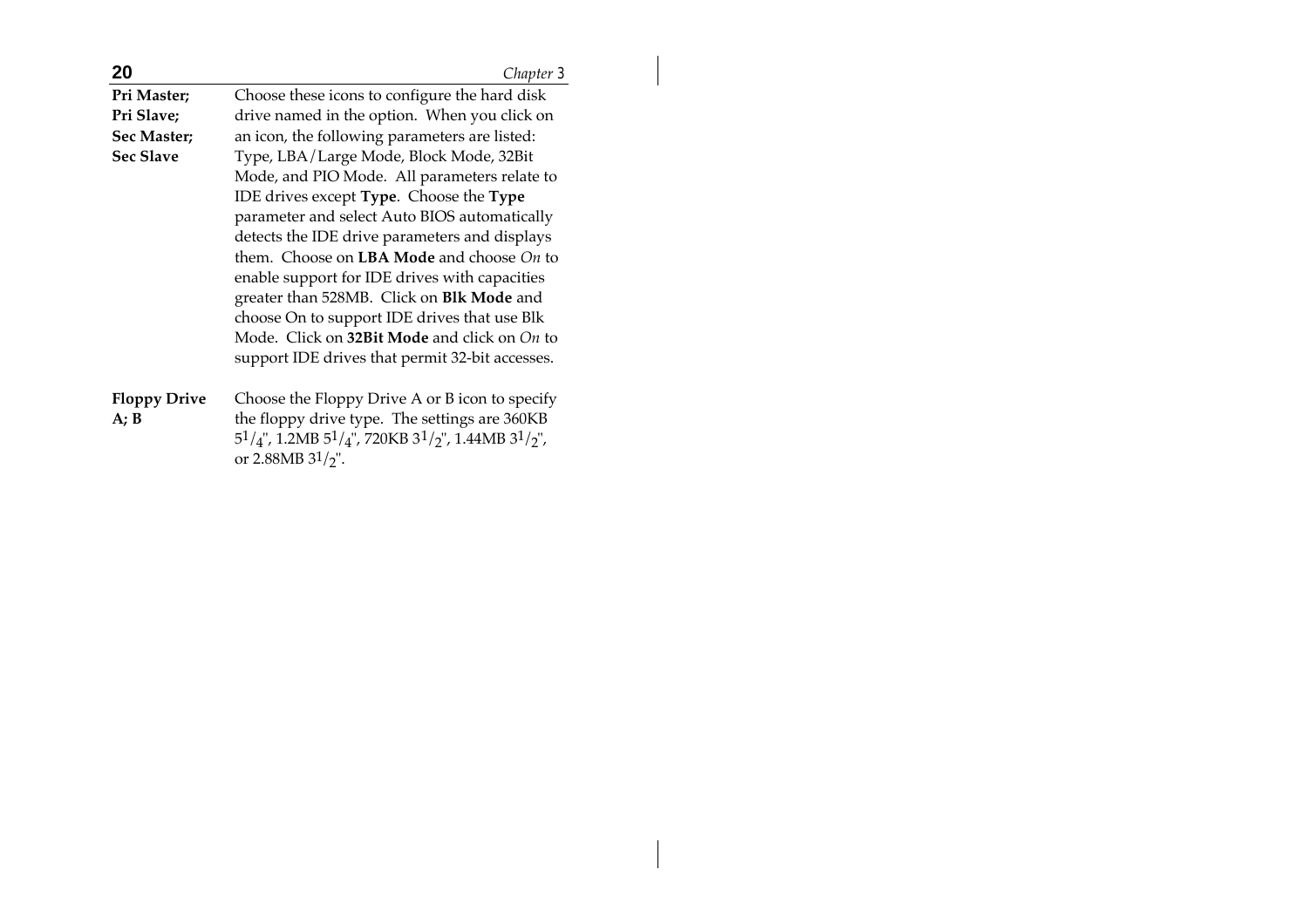**BIOS** Setup

 $21$ 

## **Advanced CMOS Setup**

Choosing the item from the BIOS Setup main menu.<br>All Advanced Setup options are described in this section.

| <b>Quick Boot</b>                                       | Set this option to <i>Enabled</i> BIOS to boot within 5<br>seconds.                                                                |
|---------------------------------------------------------|------------------------------------------------------------------------------------------------------------------------------------|
| 1st Boot Device;<br>2nd Boot Device;<br>3rd Boot Device | Set these options to select the boot sequence<br>from different booting devices.                                                   |
| <b>Try Other Boot</b><br><b>Devices</b>                 | Choose <i>Yes</i> to search other boot devices to boot<br>up the system when all the options in the<br>previous function failed.   |
| <b>SMART</b> for Hard<br><b>Disks</b>                   | This option allows you to utilize the SMART<br>function of HDDs.                                                                   |
|                                                         | <b>Boot Up Num-Lock Set this option to turn on Num Lock key when the</b><br>system is powered on.                                  |
|                                                         | Floppy Drive Swap This option allows you to swap floppy drives<br>between $A:$ and $B:$                                            |
|                                                         | <b>Floppy Drive Seek</b> Set <i>Disabled</i> to provide a faster boot and reduces<br>the possibility of damaging the floppy heads. |
| PS/2 Mouse<br>Support                                   | Set this option to <i>Enable</i> BIOS to support a PS/2<br>type mouse.                                                             |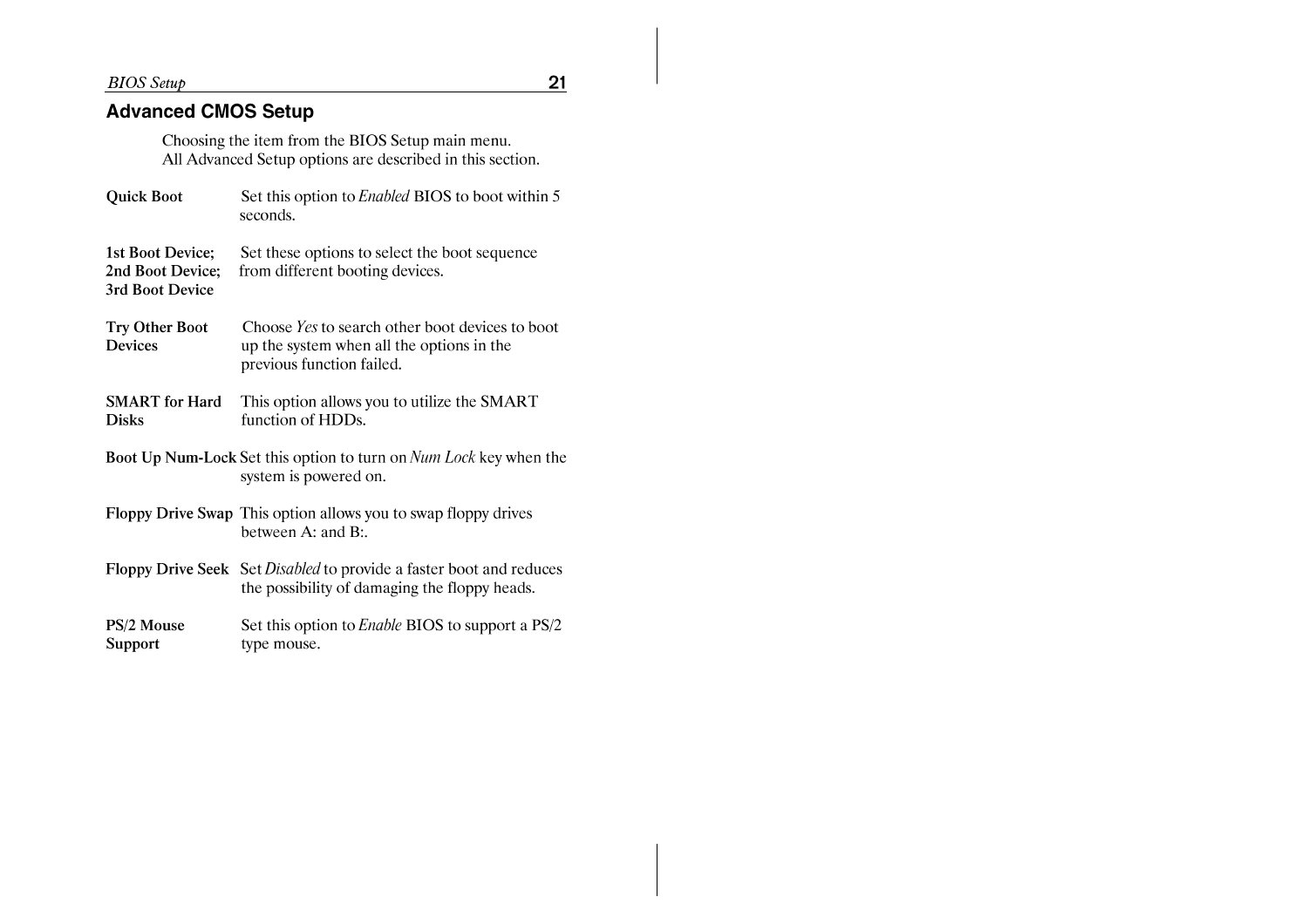| 22                               |                             | Chapter 3                                                                                                                                                                                                            |
|----------------------------------|-----------------------------|----------------------------------------------------------------------------------------------------------------------------------------------------------------------------------------------------------------------|
| <b>Password Check</b>            | The settings are:<br>Setup: | This option specifies the type of BIOS<br>password protection that is implemented.<br>The password prompt appears<br>only when an end user attempts                                                                  |
|                                  | Always:                     | to run WinBIOS Setup.<br>A password prompt appears<br>every time the computer is<br>powered on or rebooted.                                                                                                          |
|                                  |                             | The BIOS password does not have to be<br>enabled. The end user sets the password<br>by choosing the Password icon on the<br>WinBIOS Setup screen.                                                                    |
| <b>Boot to OS/2 Over</b><br>64MB | 64MB.                       | You need to set this option to Enabled<br>when using the OS/2 operating system<br>with installed DRAM which is greater than                                                                                          |
| <b>Internal Cache</b>            | Enabled.                    | This option selects to enable the internal<br>cache or not. Choices are Disabled and                                                                                                                                 |
| <b>System BIOS</b><br>Cacheable  |                             | BIOS always copies the system BIOS from<br>ROM to RAM for faster execution. Set this<br>option to Enabled to permit the contents of<br>the F0000h RAM memory segment to be<br>written to and read from cache memory. |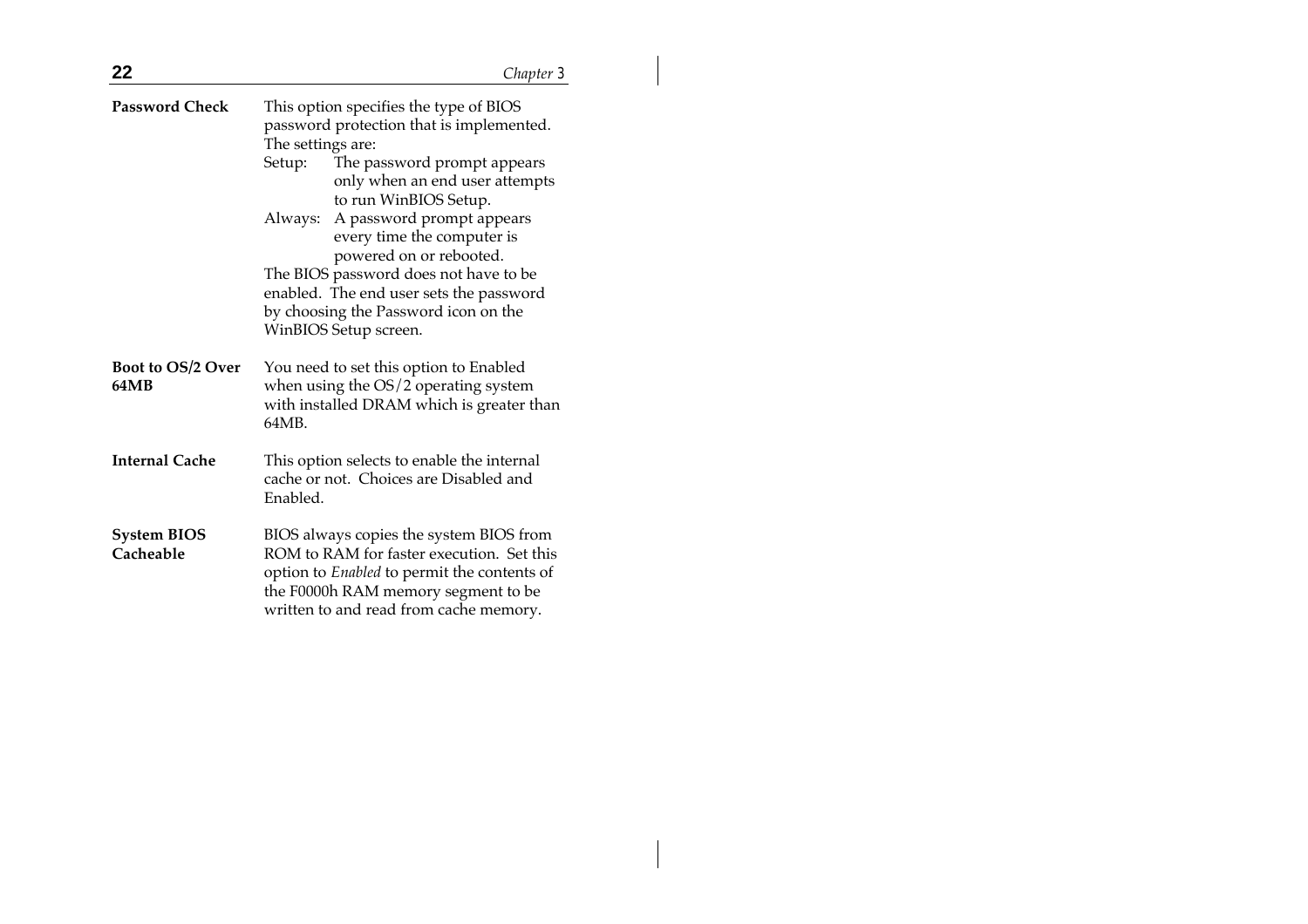*BIOS Setup* **23**

| Video, 32K Shadow;                                                                      |          | Disabled: The specified ROM is not<br>copied to RAM.                                                                               |
|-----------------------------------------------------------------------------------------|----------|------------------------------------------------------------------------------------------------------------------------------------|
| <b>C800, 16K Shadow;</b><br>CC00, 16K Shadow;<br>D000, 16K Shadow;<br>D400, 16K Shadow; | Enabled: | The contents of the ROM area<br>are not only copied from ROM<br>to RAM for faster execution, the<br>contents of the RAM area can   |
| D800, 16K Shadow;<br>DC00, 16K Shadow                                                   | Cached:  | be written to or read from cache<br>memory.<br>The contents of the ROM area<br>are copied from ROM to RAM<br>for faster execution. |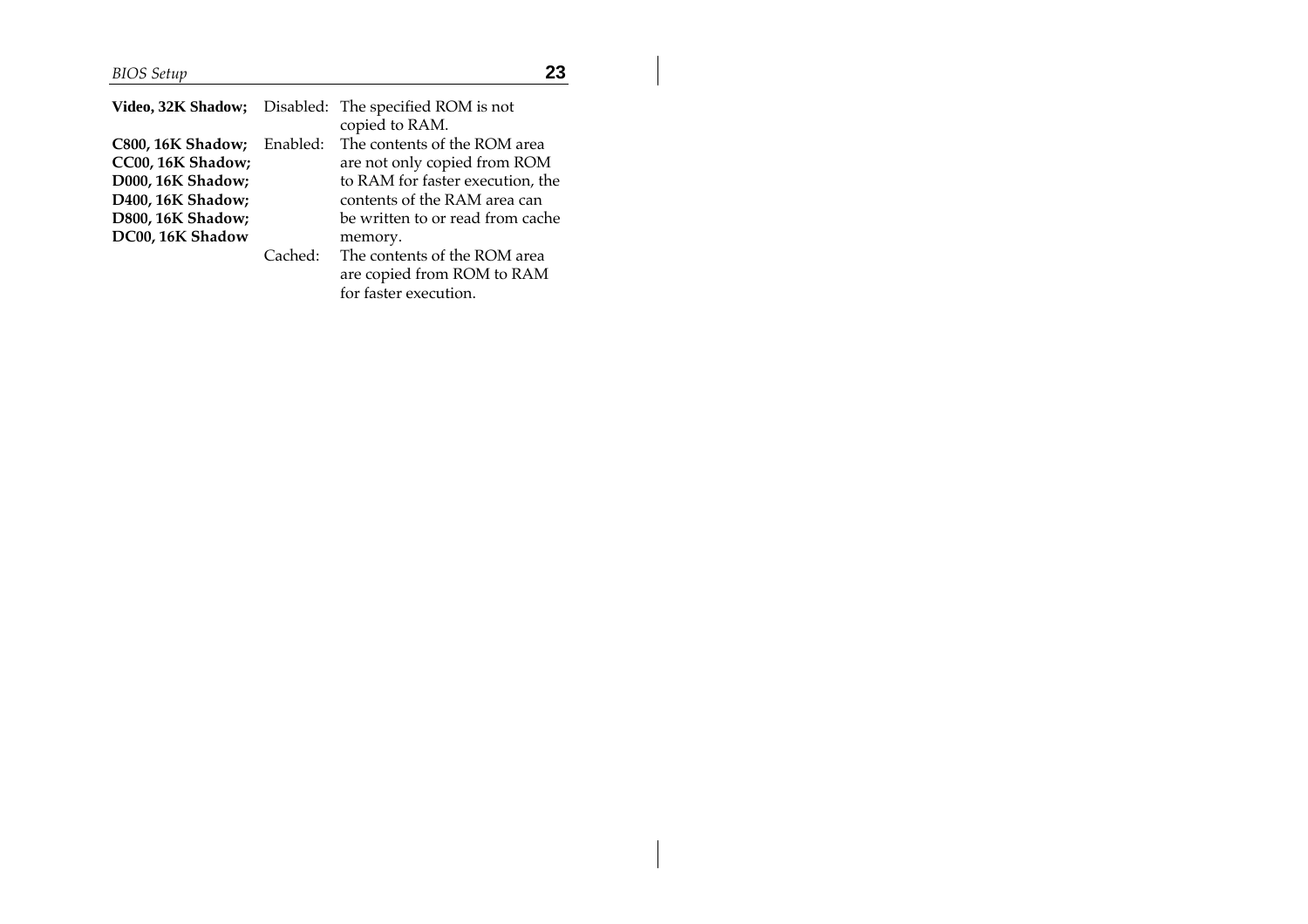# **Advanced Chipset Setup**

Choose the item from the BIOS Setup main menu.<br>All Chipset Setup options are described in this section.

| <b>Trend ChipAway</b><br><b>Virus</b>      | Set this option to <i>Enabled</i> the Trend ChipAway<br>Virus function.                                                                       |                                                                                                        |
|--------------------------------------------|-----------------------------------------------------------------------------------------------------------------------------------------------|--------------------------------------------------------------------------------------------------------|
| <b>Set SDRAM</b><br><b>Timing By SPD</b>   | Set this option to <i>Enabled</i> setting SDRAM<br>timing by PC SDRAM SPD(Serial Presence<br>Detect).                                         |                                                                                                        |
| <b>SDRAM RAS# to</b><br>CAS# delay         | Set this option to select the proper delay for<br>SDRAM RAS# to CAS#.                                                                         |                                                                                                        |
| <b>SDRAM RAS#</b><br>Precharge             | Set this option to select the proper SDRAM<br>RAS# Precharge.                                                                                 |                                                                                                        |
| <b>SDRAM CAS#</b><br>Latency               | Set this option to select the proper SDRAM<br>CAS# Latency.                                                                                   |                                                                                                        |
| <b>SDRAM</b> Leadoff<br><b>Timing</b>      | Set this option to select the proper SDRAM<br>Leadoff timing.                                                                                 |                                                                                                        |
| <b>EDO RASx, CASx</b><br><b>Wait State</b> | Set these options to select the proper Wait State<br>for EDO RASx, CASx, and these two options<br>only support the running 66MHz-base system. |                                                                                                        |
| <b>DRAM</b> Integrity                      |                                                                                                                                               | Choose Non-ECC, EC-Only, or ECC.                                                                       |
| Mode                                       | Non-ECC:                                                                                                                                      | Has byte-wise write capability but<br>no provision for protecting data<br>integrity in the DRAM array. |
|                                            | EC-Only:                                                                                                                                      | Data errors are detected but not<br>corrected.                                                         |
|                                            | ECC:                                                                                                                                          | Allows a detecton between single-<br>bit and multiple-bit errors and<br>recovery of single-bit errors. |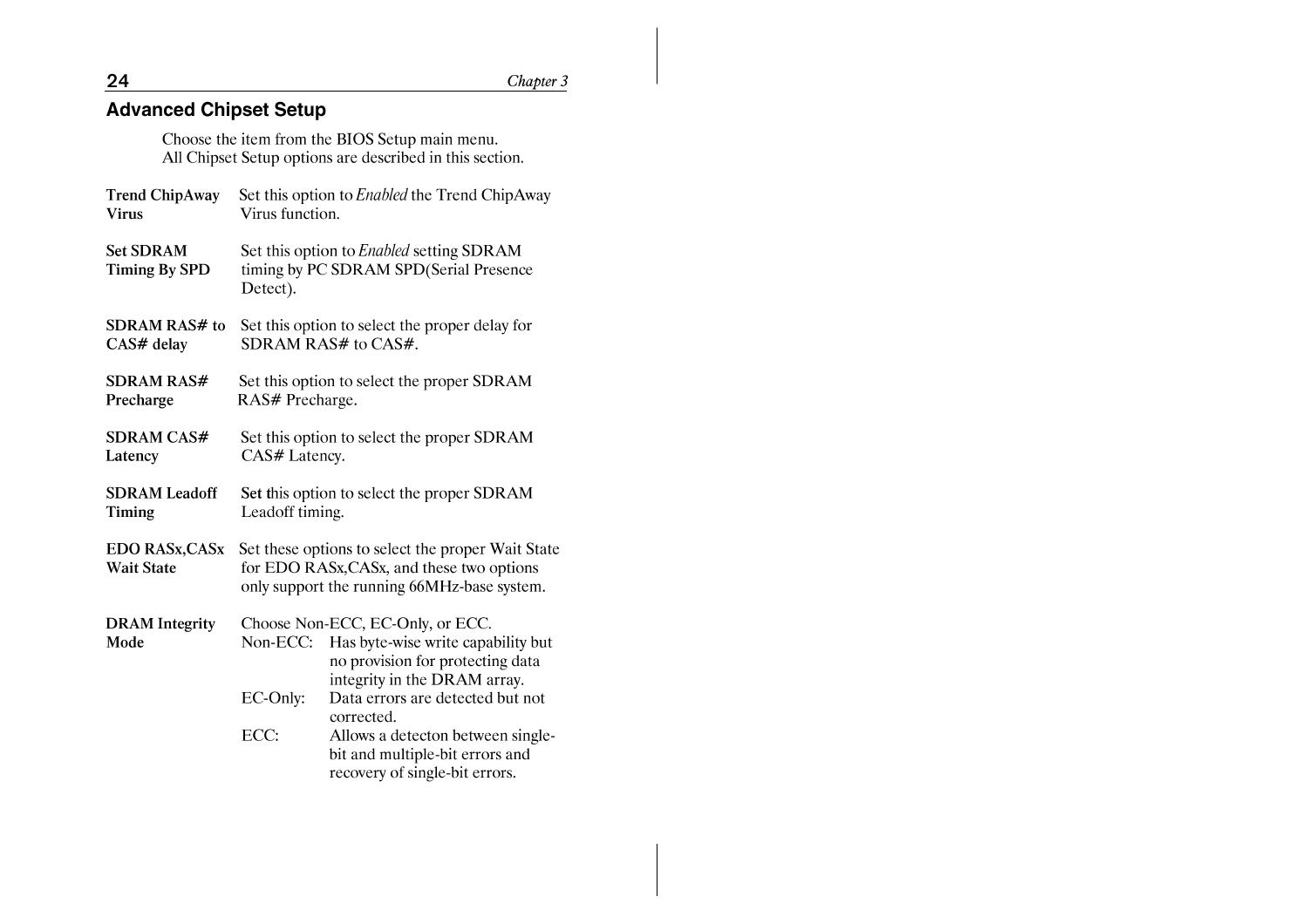## **BIOS** Setup

| <b>DRAM Refresh</b><br>Rate              | Set this option to select the proper DRAM<br>refresh rate.                                                                                |
|------------------------------------------|-------------------------------------------------------------------------------------------------------------------------------------------|
| <b>Graphics Aperture</b><br><b>Size</b>  | Set this option to select the memory-mapped,<br>graphics data structures can reside in the<br>Graphics Aperture. Use the default setting. |
| 8,16 bit I/O<br><b>Recovery Time</b>     | Set these options to specify the length of a delay<br>inserted between consecutive 8-bit,16-bit I/O<br>operations.                        |
| PCI 2.1 Support                          | Set this option to <i>Enable</i> support the PCI v2.1<br>specification.                                                                   |
| <b>OnBoard USB</b>                       | Set this option to <i>Enable</i> the system BIOS USB<br>(Universal Serial Bus) functions.                                                 |
| <b>USB Function for</b><br><b>DOS</b>    | Set this option to <i>Enable</i> the USB keyboard<br>to support DOS mode.                                                                 |
| <b>Keyboard Power</b><br>On              | Set this option to <i>Enable</i> the Keyboard Power On<br>function.                                                                       |
| <b>Stroke Keys</b><br>Selected           | Set this option to specify the stroke keys for<br>keyboard power on.                                                                      |
| ***<br>***<br><b>Hardware Monitor</b>    |                                                                                                                                           |
| CPU, System                              | These options are displayed only show the status                                                                                          |
| Temperature;                             | of system hardware.                                                                                                                       |
| Fan 1, Fan 2 Speed;<br>Vcc; Vcc3; Vcore; |                                                                                                                                           |
| $+12V$                                   |                                                                                                                                           |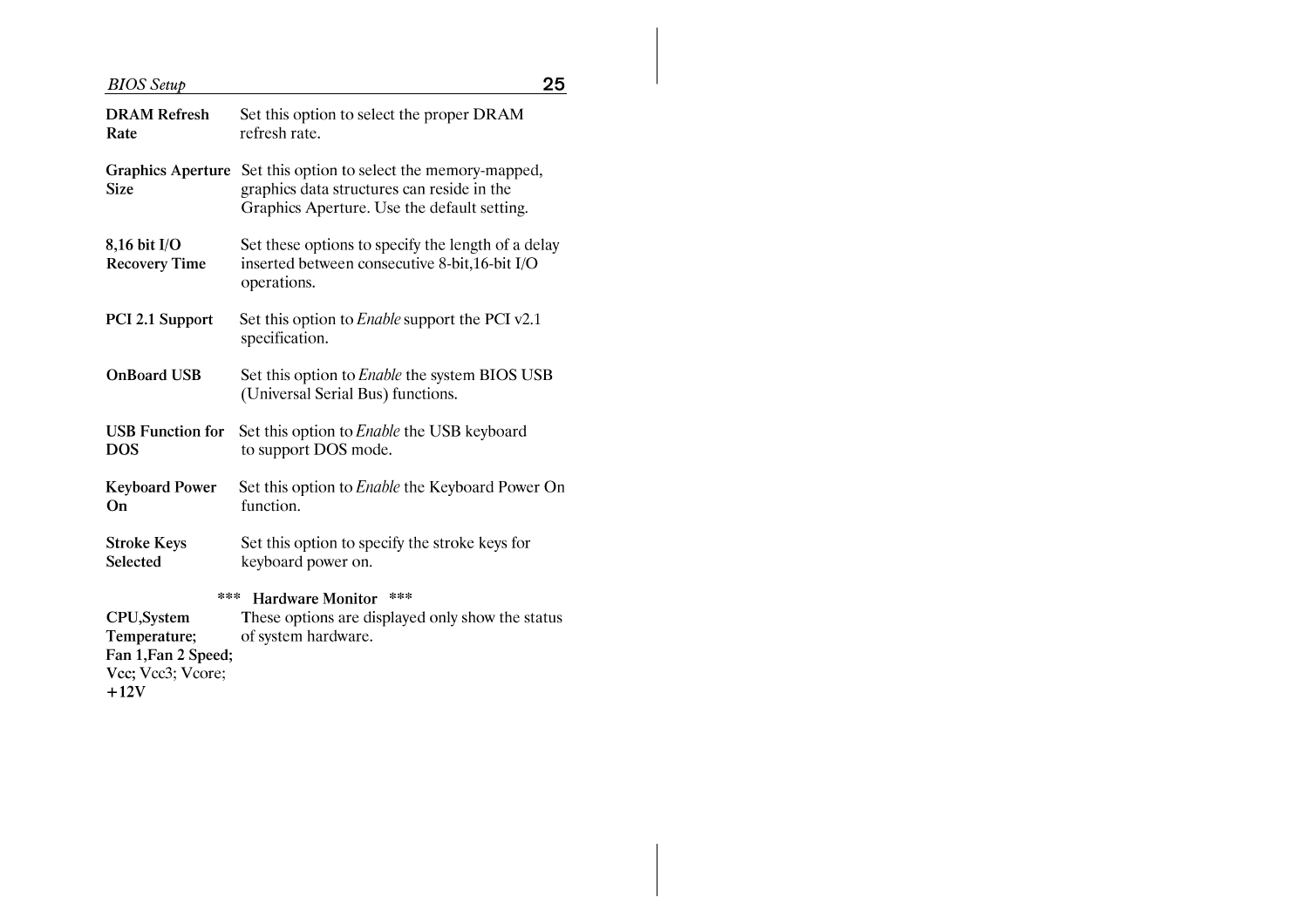## **Power Management Setup**

Choosing the item from BIOS Setup main menu.

| Power<br>Management/<br><b>APM</b>         | Set this option to enable power management<br>features and APM (Advanced Power<br>Management).                                                                                                                   |
|--------------------------------------------|------------------------------------------------------------------------------------------------------------------------------------------------------------------------------------------------------------------|
| <b>Green Monitor</b><br><b>Power State</b> | This option specifies the power state that the<br>green PC-compliant video monitor enters<br>when AMIBIOS places it in a power savings<br>state after the specified period of display<br>inactivity has expired. |
| Video Power<br>Down Mode                   | This option specifies the power conserving<br>state that the VESA VGA video subsystem<br>enters after the specified period of display<br>inactivity has expired.                                                 |
| <b>Hard Disk Power</b><br>Down Mode        | This option specifies the power conserving<br>state that the hard disk drive enters after the<br>specified period of hard drive inactivity has<br>expired.                                                       |
| (Minute)                                   | <b>Standby Time out</b> This option specified the length of system<br>inactivity while in Full power on state. When<br>this length of time expires, the computer<br>enters Standby power state.                  |
| (Minute)                                   | <b>Suspend Time out</b> This option specified the length of a period of<br>system inactivity while in Standby state.<br>When this length of time expires, the<br>computer enters Suspend power state.            |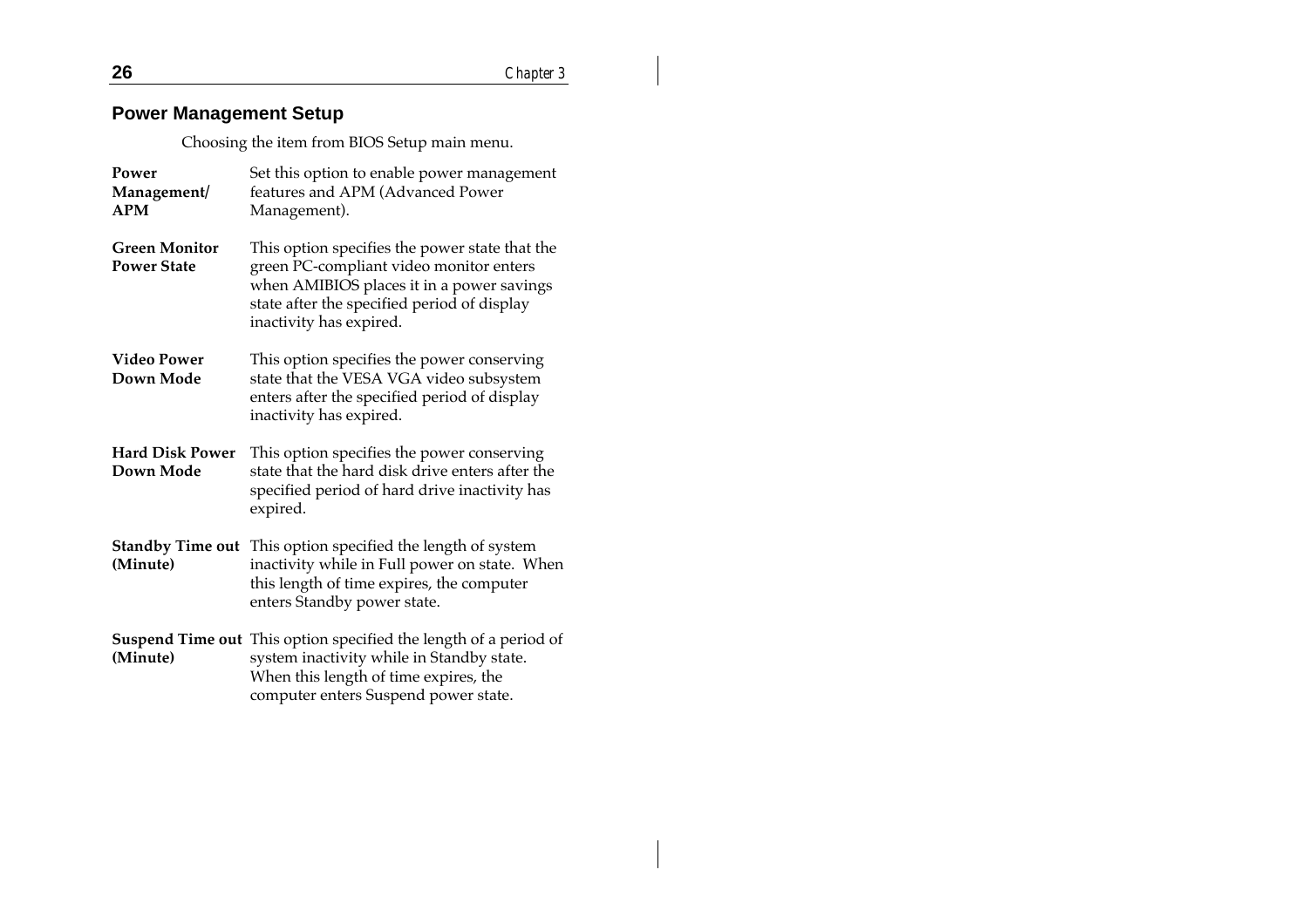$\overline{\phantom{a}}$ 

| Display Activity;<br><b>Serial Port 1;</b><br><b>Serial Port 2:</b><br><b>Parallel Port;</b><br><b>Floppy Disk;</b><br><b>Primary Master</b><br>IDE;<br>Primary slave IDE;<br><b>Secondary Master</b><br>IDE;<br><b>Secondary Slave</b><br><b>IDE</b> | When set to <i>Yes</i> , these options enable event<br>monitoring on the specified hardware<br>interrupt request line and the computer is in a<br>power saving state, BIOS watches for activity<br>on the specified IRQ line. The computer<br>enters the full on power state if any activity<br>occurs. |
|-------------------------------------------------------------------------------------------------------------------------------------------------------------------------------------------------------------------------------------------------------|---------------------------------------------------------------------------------------------------------------------------------------------------------------------------------------------------------------------------------------------------------------------------------------------------------|
| On.                                                                                                                                                                                                                                                   | <b>RTC Alarm Power</b> Set this option to enable the RTC Alarm to<br>wake up the system which is Soft Off.                                                                                                                                                                                              |
| RTC Alarm Date;<br><b>RTC Alarm</b><br>Minute;<br><b>RTC Alarm</b><br>Second                                                                                                                                                                          | Set these options to specify the RTC Alarm<br>RTC Alarm Hour; time on Date/Hour/Minute/Second.                                                                                                                                                                                                          |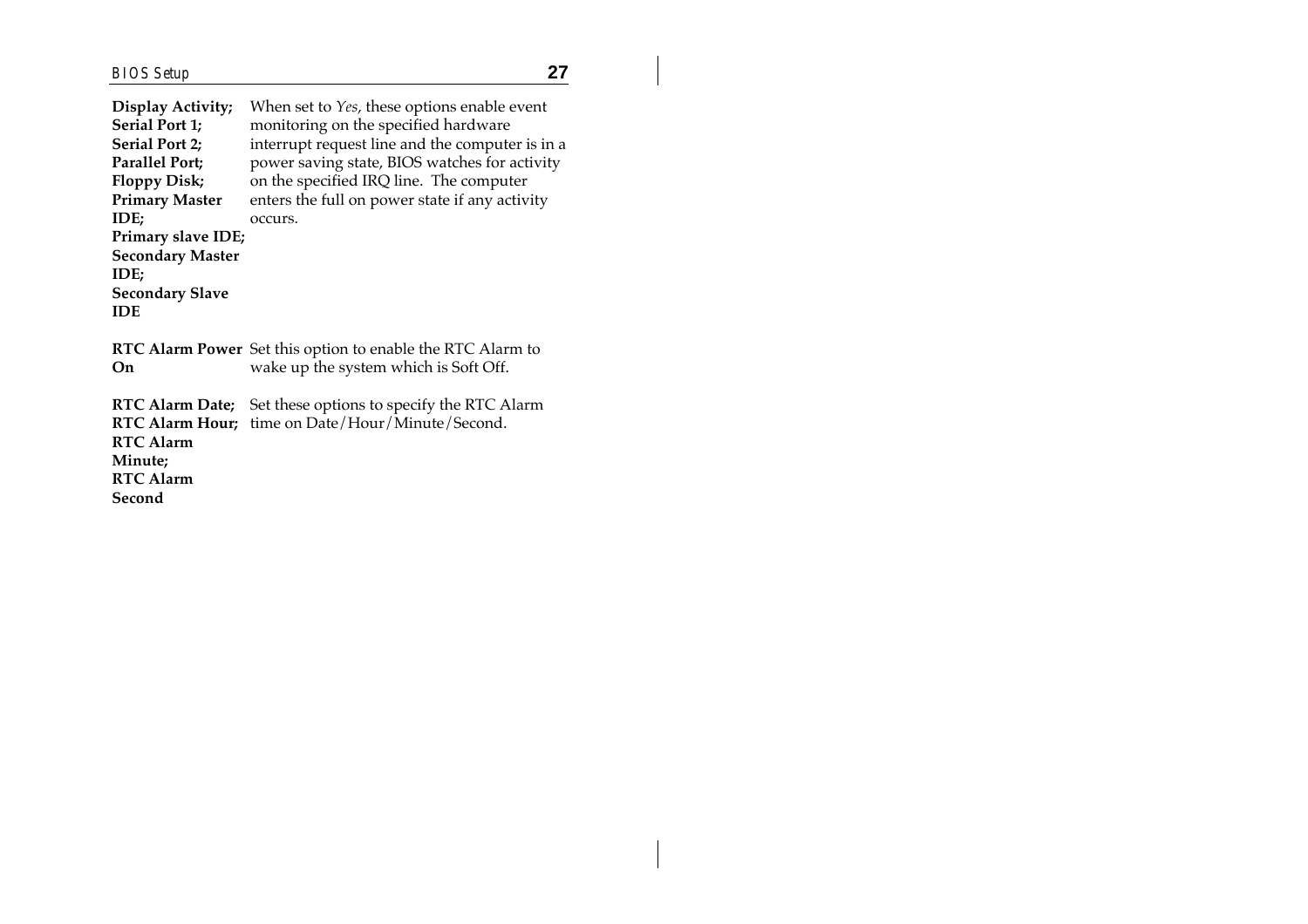Chapter 3

## **PCI / Plug and Play Setup**

Choose the item from the BIOS Setup main menu.

- Plug and Play Set this option to Yes if the operation system in Aware OS this computer is aware of and follows the Plug and Play specification. Currently, Windows 95/98 are PnP-aware. **Primary Graphics** Set this option to select AGP or PCI VGA for primary graphics adapter. Adapter When this option is set to *Enabled*, multiple VGA **PCI VGA Palette** devices operating on different buses can handle Snoop data from the CPU on each set of palette registers on every video device. Bit 5 of the command register in the PCI device configuration space is the VGA Palette Snoop bit. This option is used to assign IRO for PCI VGA. Assign IRO for **VGA** Recommendation is set to  $No$ . OffBoard PCI IDE This option specifies if an offboard PCI IDE controller adapter card is installed in the Card computer. You must specify the PCI expansion slot on the motherboard where the offboard PCI IDE controller is installed. If an offboard PCI IDE controller is used, the onboard IDE controller is automatically disabled. If an offboard PCI IDE controller adapter card is installed in the computer, you must also set the Pri. OffBoard PCI IDE IRQ and Sec. OffBoard PCI IDE IRQ options.
- Pri., Sec. OffBoard These two options specify the PCI interrupt used by the primary (or secondary) IDE channel on PCI IDE IRO the offboard PCI IDE controller.

28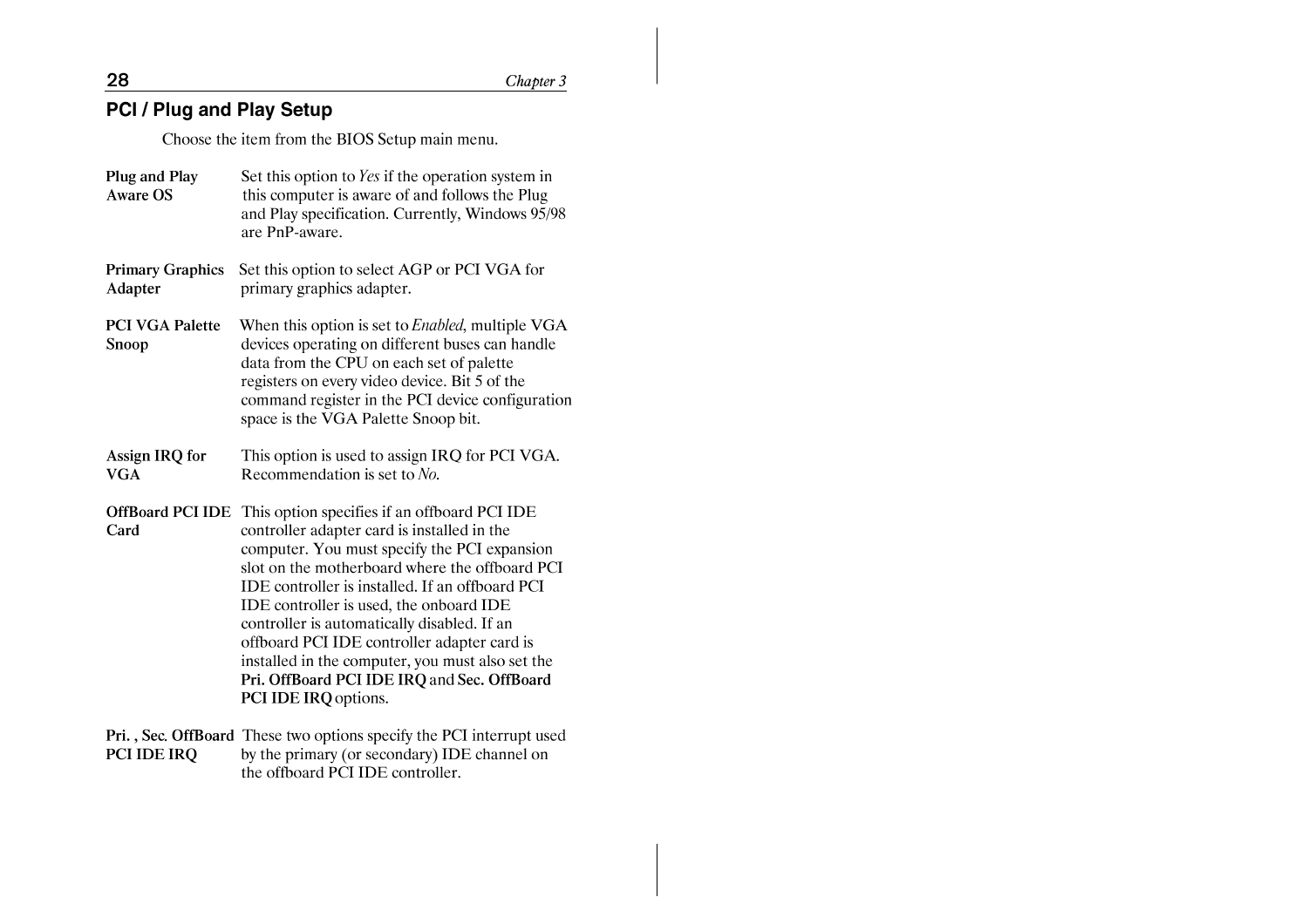| DMA Channel 0,<br>1, 3, 5, 6, 7 | These options specify the bus that the<br>specified DMA channel is used on.                                                                                                |
|---------------------------------|----------------------------------------------------------------------------------------------------------------------------------------------------------------------------|
| 11, 14, 15                      | IRQ3, 4, 5, 7, 9, 10, These options specify the bus that the<br>specified IRQ line is used on. These options<br>allow you to reserve IRQs for legacy ISA<br>adapter cards. |
| <b>Size</b>                     | <b>Reserved Memory</b> This option is designed to be used for<br>reserving memory for the IO card.                                                                         |
| <b>Address</b>                  | Reserved Memory This option is designed to be used for<br>reserving memory address for the IO card.                                                                        |

## **Peripheral Setup**

Choose the item from the BIOS Setup main menu.

| <b>OnBoard FDC</b>    | This option enables the FDC (Floppy Drive<br>Controller) on the motherboard or auto<br>detects the FDC.                                                                                                                                                     |
|-----------------------|-------------------------------------------------------------------------------------------------------------------------------------------------------------------------------------------------------------------------------------------------------------|
| <b>OnBoard Serial</b> | This option specifies the base $I/O$ port                                                                                                                                                                                                                   |
| Port1                 | address of serial port 1.                                                                                                                                                                                                                                   |
| <b>OnBoard Serial</b> | This option specifies the base $I/O$ port                                                                                                                                                                                                                   |
| Port <sub>2</sub>     | address of serial port 2.                                                                                                                                                                                                                                   |
|                       | <b>Serial Port2 Mode</b> This option specifies the serial port2 mode.<br>Normal: The normal serial port mode is<br>being used.<br>IrDA/ASKIR: The serial port2 will be<br>redirected to support IR function<br>when this option is set to IrDA or<br>ASKIR. |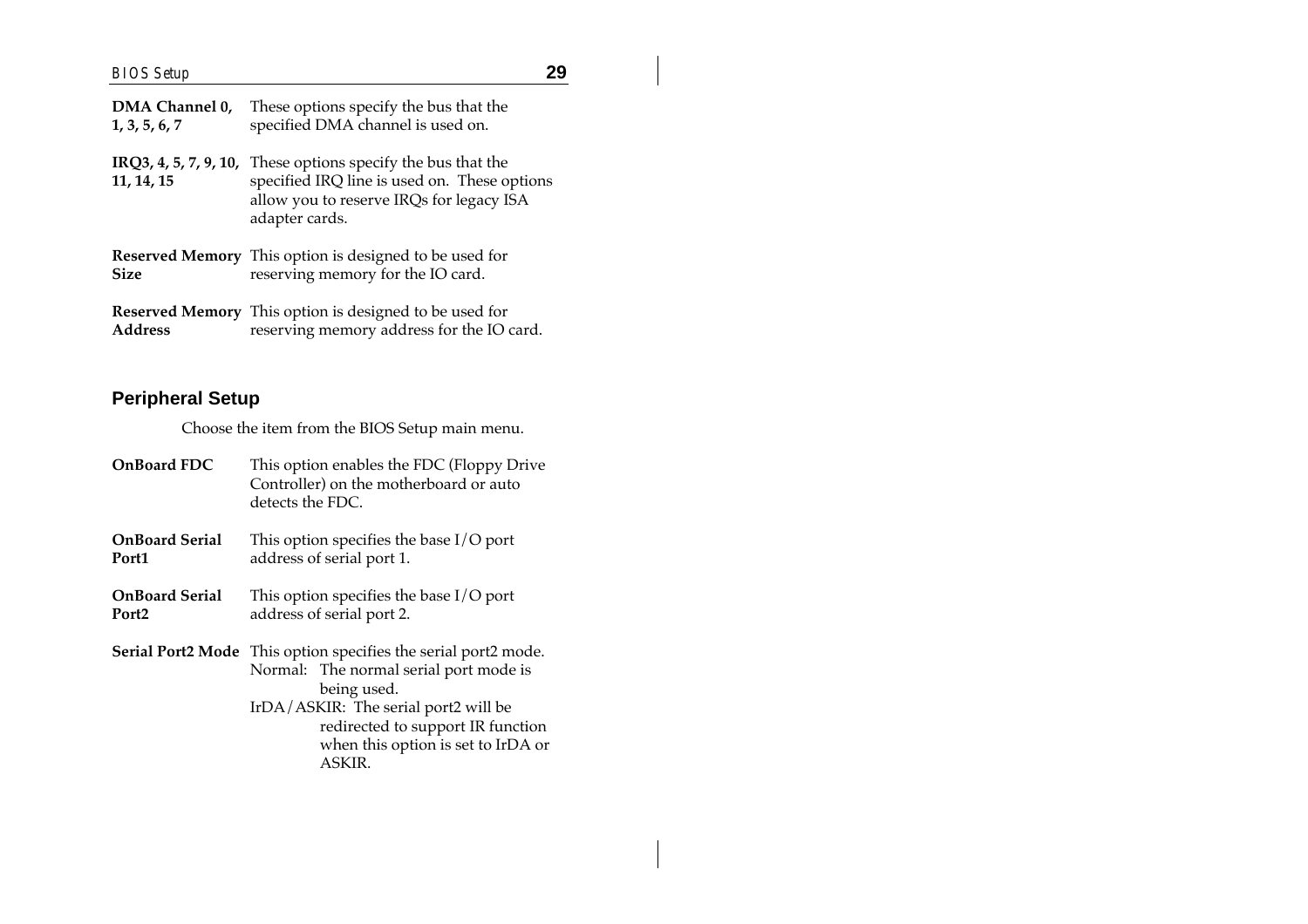| 30                              | Chapter 3                                                                                                                                   |
|---------------------------------|---------------------------------------------------------------------------------------------------------------------------------------------|
| Duplex Mode                     | This option is to specify the Duplex mode of<br>Serial Port 2.                                                                              |
| <b>OnBoard Parallel</b><br>Port | This option specifies the base $I/O$ port<br>address of the parallel port on the<br>motherboard.                                            |
|                                 | <b>Parallel Port Mode</b> Depends on the type of your external device<br>which connects to this port to choose Normal,<br>EPP, or ECP mode. |
|                                 | <b>Parallel Port IRQ</b> This option specifies IRQ to parallel port.                                                                        |
| Channel                         | <b>Parallel Port DMA</b> This option is only available if the setting of<br>the Parallel Port Mode option is EPP/ECP.                       |
| <b>OnBoard IDE</b>              | This option specifies the channel used by the<br>IDE controller on the motherboard.                                                         |

## **CPU Plug and Play Setup**

Choose this item from the BIOS Setup main menu.

**CPU Speed(MHz)** Select a correct CPU speed to match your CPU.